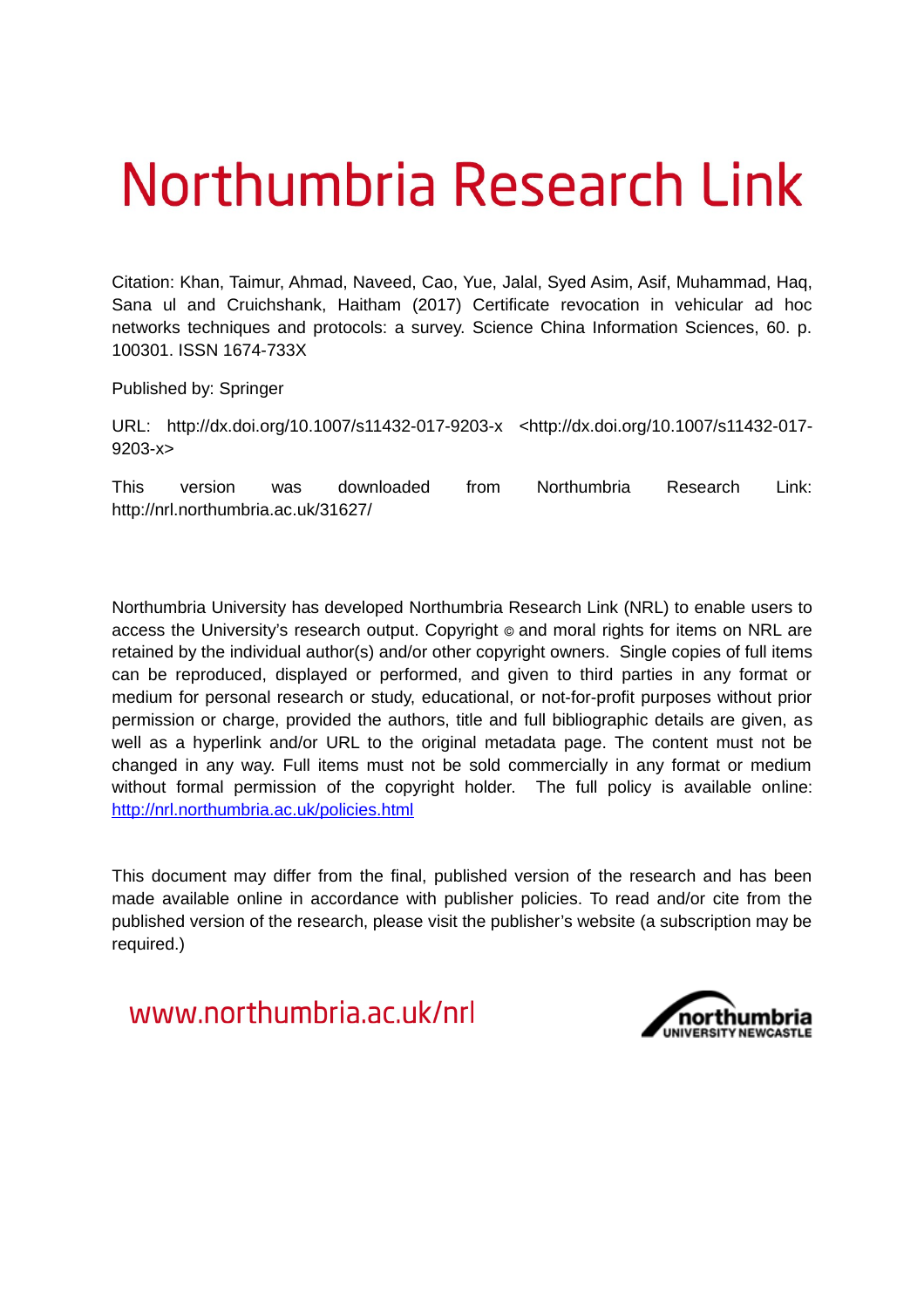. RESEARCH PAPER .

# Certificate Revocation in Vehicular Ad hoc Networks Techniques and Protocols: A Survey

Taimur Khan<sup>1</sup>, Naveed Ahmad<sup>1</sup>, Yue Cao<sup>2\*</sup>, Syed Asim Jalal<sup>1</sup>, Muhammad Asif<sup>1</sup>, Sana ul Haq<sup>1</sup> & Haitha

 $1$ University of Peshawar, Peshawar 25000, Pakistan;

 $2$ Northumbria University, Newcastle upon Tyne NE2 1XE, United Kingdom;  $3$ University of Surrey, Guildford GU2 7XH, United Kingdom

Abstract Vehicular Ad hoc Networks (VANETs) are special kind of Mobile Ad hoc Networks (MANETs), where vehicles communicate with each other in ad hoc formation. VANETs consist of Vehicles and Road Side Units (RSUs) that assist in the network management. Vehicles communicate with each other and RSUs, with the aim to provide infotainment and safety services on road. Security is an important consideration in VANETs as safety of humans (passengers) is an important issue. Vehicular Public Key Infrastructure (VPKI) is an adapted form of PKI used to achieve the key management and security services in VANETs. Certificate generation and revocation is one of the primary functions of VPKI. Certificate revocation is used for revoking the malicious nodes and terminate its access rights to the network. In this paper we classify revocation schemes in a novel way into centralized and decentralized manners. This paper covers a survey of different certificate revocation schemes, and provides an overview of the research in the area of certificate revocation in VANETs.

Keywords Certificate Revocation List, VANETs, ITS, PKI, VPKI, VANETs.

Citation Taimur Khan, Naveed Ahmad, Yue Cao, et al. Certificate Revocation in Vehicular Ad hoc Networks Techniques and Protocols: A Survey. Sci China Inf Sci, for review

# 1 Introduction

Vehicular Ad hoc Networks (VANETs) [\[1\]](#page-14-0) are special type of ad hoc networks in which vehicles communicate with each other in ad hoc formation without any fixed infrastructure. Vehicles communicate with other vehicles, as well as Road Side Units (RSUs) installed on road sides, parking areas and junctions etc to share the information. Vehicles exchange messages and share information (speed, type of Vehicle, heading, length and width of vehicle etc) in a self-organized and distributed way.

Intelligent Transportation System (ITS) is an application of the VANETs. In ITS, vehicles roads and people are connected with each other. ITS plays an important role not only in multimedia applications but also ensures safety, security and efficiency aspects in the transport system [\[2\]](#page-15-0) [\[3\]](#page-15-1) [\[4\]](#page-15-2). ITS made the transport and traffic management very easy and safe. For example, calling a cab with just a single tap of the mobile application [\[5\]](#page-15-3), tracking bus schedule to reserve your seat, intelligent charging management system for electric vehicles [\[6\]](#page-15-4) [\[7\]](#page-15-5), pay toll tax, kiosk operations on the go and many more. Ensuring safety of passengers on roads is one of the main objectives of VANETs. Each year approximately 1.25 million deaths and 50 million injuries occur [\[8\]](#page-15-6) [\[9\]](#page-15-7) due to road accidents. To reduce these statistics, ITS

<sup>\*</sup> Corresponding author (email: yue.cao@northumbria.ac.uk)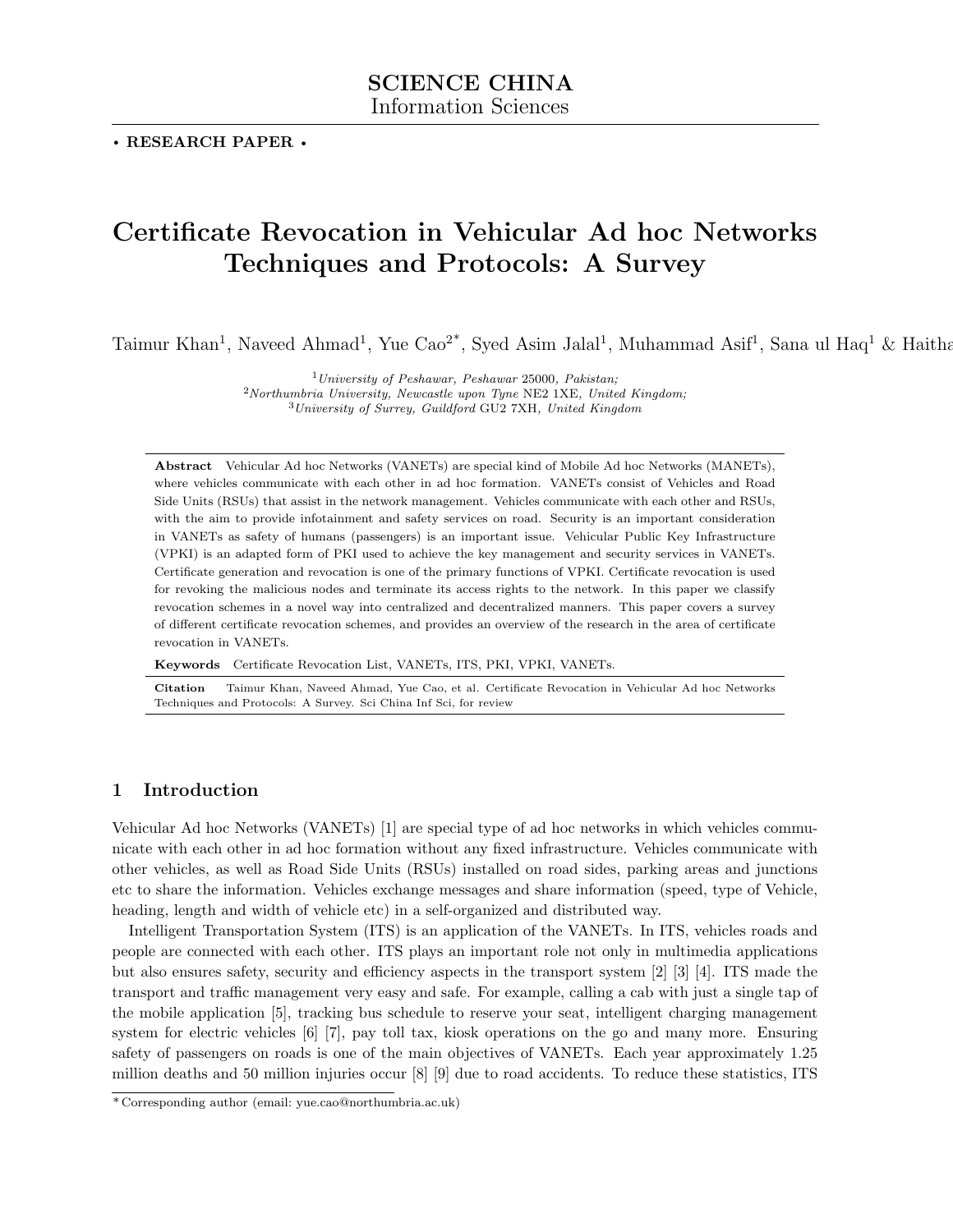plays an important role and reduces the casualties by reacting intelligently and timely to safety critical information.

Security of data transmission is one major requirements in VANETs. Vehicular Public Key Infrastructure (VPKI) is used to implement security services in VANETs [\[10\]](#page-15-8). VPKI is an adapted version of the standard Public Key Infrastructure (PKI), while in some cases, the security decisions are handled by a group of vehicles in a decentralized manner. VPKI is used to provide access rights to different nodes in VANETs. To secure the network, it is very important to revoke the access rights of malicious nodes that are misbehaving by violating certain policies defined for that network. The misbehaving nodes are removed from the network by revoking their Digital Certificates. Digital certificate is an electronic document issued by a trusted third party to ensure the safe transaction between two communicating nodes [\[11\]](#page-15-9). After revoking Digital Certificate of a node, the information about this revoked certificate is added to a list called Certificate Revocation List (CRL) [\[12\]](#page-15-10). This list is then distributed in the network to notify other vehicles in a timely fashion about the revoked misbehaving nodes.

Different protocols adopt different strategies to distribute the CRL in VANETs. In the survey papers [\[13\]](#page-15-11) [\[14\]](#page-15-12), they presented the certificate revocation schemes and classified them into broad categories. In this paper, after reviewing the existing schemes we are able to categorize these schemes through our novel classification criteria. We have identified two main categories as Centralized and Decentralized protocols. Our classifications include further sub-categories based on different criteria like Type, Scalability, Simulator used, Privacy, Reactive/Proactive protocols etc.

This paper is organized as following. After the introduction, Section II discusses the VANETs, their architecture, characteristics and security challenges. Section III presents the standard PKI and working of VPKI. Section IV provided classification of different techniques for distribution of CRL. Section V presents the evaluation criteria for protocols. Section VI presents protocols developed till now for distribution of CRL. Finally Section VII concludes the paper.

# 2 Background on VANETs

A network of vehicles connected with each other and sharing information is called VANETs. VANETs are sub group of MANETs [\[15\]](#page-15-13) with some specific characteristics and challenges. For example high mobility, rapidly changing topology and unbounded network size are some of areas where VANETs are different from MANETs.

#### 2.1 VANETs Architecture

In VANETs, the vehicles communicate with each other or with RSUs wirelessly as shown in Fig[.1.](#page-4-0) Wireless Access in Vehicular Environments (WAVE) [\[16\]](#page-15-14) [\[17\]](#page-15-15) architecture developed by IEEE is used for communication. The communication provides wide range of infotainment [\[18\]](#page-15-16) and safety services to the drivers. Following are the main components in VANETs.

On Board Unit (OBU): OBUs are installed inside vehicles and are used for exchanging information or data with other vehicles or RSUs. The OBU consists of processor, a user interface and a network interface card for short range communication. It also includes a network device for non safety applications based on wifi radio technologies IEEE 802.11. The main functions of the OBU are routing, congestion control, IP mobility and data security.

Application Unit (AU): An AU is also installed inside vehicles connected to the OBU wirelessly or through wired medium. AU may be a specialized device for safety applications [\[19\]](#page-15-17) or a normal device for providing user interface like PDA/Mobile or a Tablet PC. The application unit communicates with the network via OBU to perform different functions.

Road Side Units (RSU): RSUs are fixed and installed on road sides, junctions or parking areas [\[20\]](#page-15-18). RSUs are equipped with network interface card for communication based on IEEE 802.11p radio technology. The main functions of the RSUs are:

• To get information from root authority and forward it to OBUs.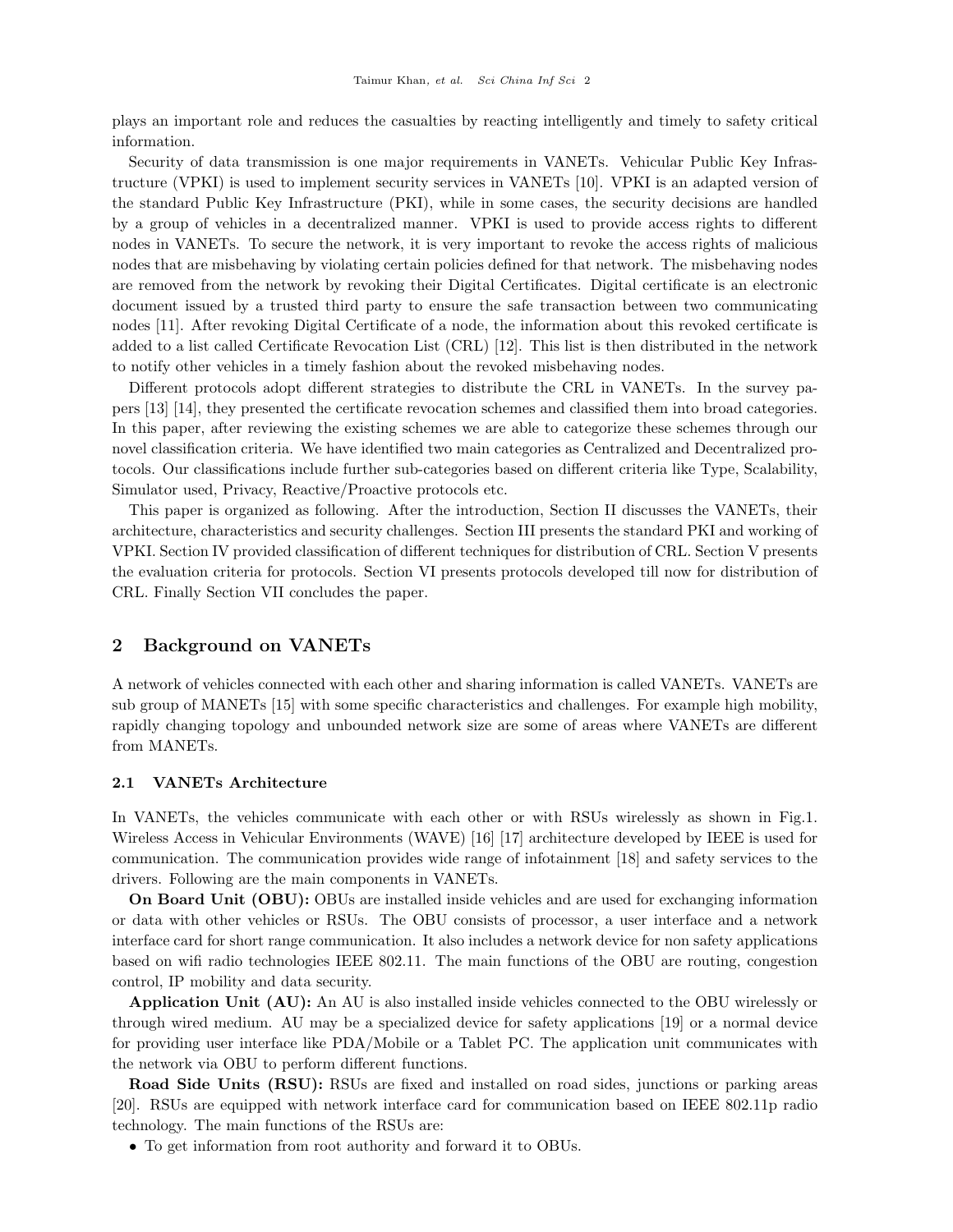- To run safety applications. And provide safety services to the vehicles registered with the VANETs.
- To provide internet connectivity to OBUs.

#### 2.2 Communication in VANETs

Vehicles communicate with other vehicles and RSUs using wireless communication architecture called WAVE [\[16\]](#page-15-14). WAVE is based on IEEE 802.11p radio technology "Dedicated Short Range Communication" [\[21\]](#page-15-19) [\[22\]](#page-15-20) [\[23\]](#page-15-21). There are two types of communication in VANETs, Vehicle to Vehicle (V2V) and Vehicle to Infrastructure (V2I) [\[24\]](#page-15-22). In V2V communication, vehicles communicate with each other in ad hoc manner to share information such as road accidents and traffic conditions. Vehicles use DSRC standard [\[25\]](#page-15-23) [\[26\]](#page-15-24) for V2V communication. While in V2I communication, vehicles establishes connection with infrastructure like RSUs to exchange useful information about road conditions and road safety. V2I also used to connect to external networks, such as internet. V2I is less vulnerable to attacks as compared to V2V and require more bandwidth.

There are two types of safety messages disseminated by safety applications in VANETs [\[27\]](#page-15-25) [\[28\]](#page-15-26). Cooperative Awareness Messages (CAM) are periodic messages [\[29\]](#page-15-27) containing important information about the vehicle like speed, current location, type of vehicle, direction etc. Messages are disseminated periodically for other vehicles to avoid any unsafe situations. While Decentralized Environmental Network Messages (DENM) are event driven messages with high priority and disseminated only when some event is detected like accidents by the vehicle sensors. These messages contain location of the vehicle involved in the accident [\[30\]](#page-15-28), time and type of event and can be used to warn other vehicles in a timely fashion or to inform other rescue and response services like fire fighters, ambulance etc. A survey of applications based on safety messages in VANETs is presented in [\[31\]](#page-15-29).

#### 2.3 VANETs Characteristics

The following are some of the major characteristics of VANETs.

• Highly Dynamic Topology: The topology in VANETs is highly dynamic due to fast moving vehicles, drivers behavior and link lifetime (The time in which vehicles are in communication range of each other).

• Patterned Mobility: In MANETs, the nodes move in a random way while in VANETs the vehicles mobility is constrained to road pattern and layout. Vehicles move in a predictable manner and obey traffic rules and regulations.

• No Power or Storage Constraints: Unlike other sensor networks, the power and storage limitations is not a major issue in VANETs due to continuous availability of battery power in vehicles [\[32\]](#page-15-30).

• Dynamic Network Density: The network density in VANETs is highly variable depending on time and location. Sometimes the density may be very high in traffic jams or very low at some points due to no congestion at certain points as well certain times.

• Large Scale: The network may be very large in size covering a whole city or even a country having thousands of vehicles and RSUs.

• No Computational Power Constraints: Vehicles are equipped with high performance processors and other resources [\[33\]](#page-15-31).

#### 2.4 VANETs Challenges

• Limited Bandwidth: Limited bandwidth is a major issue in VANETs as there is no authority responsible to manage the bandwidth and contention. The fair use of bandwidth is very important for timely dissemination of safety critical messages.

• Signal Fading: Obstacles like buildings or other vehicles may fade the signal strength and prevent it from reaching its destination [\[10\]](#page-15-8). This is a big challenge and may result in a slow or unsuccessful delivery of safety critical messages.

• Efficient Routing Protocols: Due to the high mobility and dynamic topology, designing an efficient and robust routing protocol is a challenge in VANETs.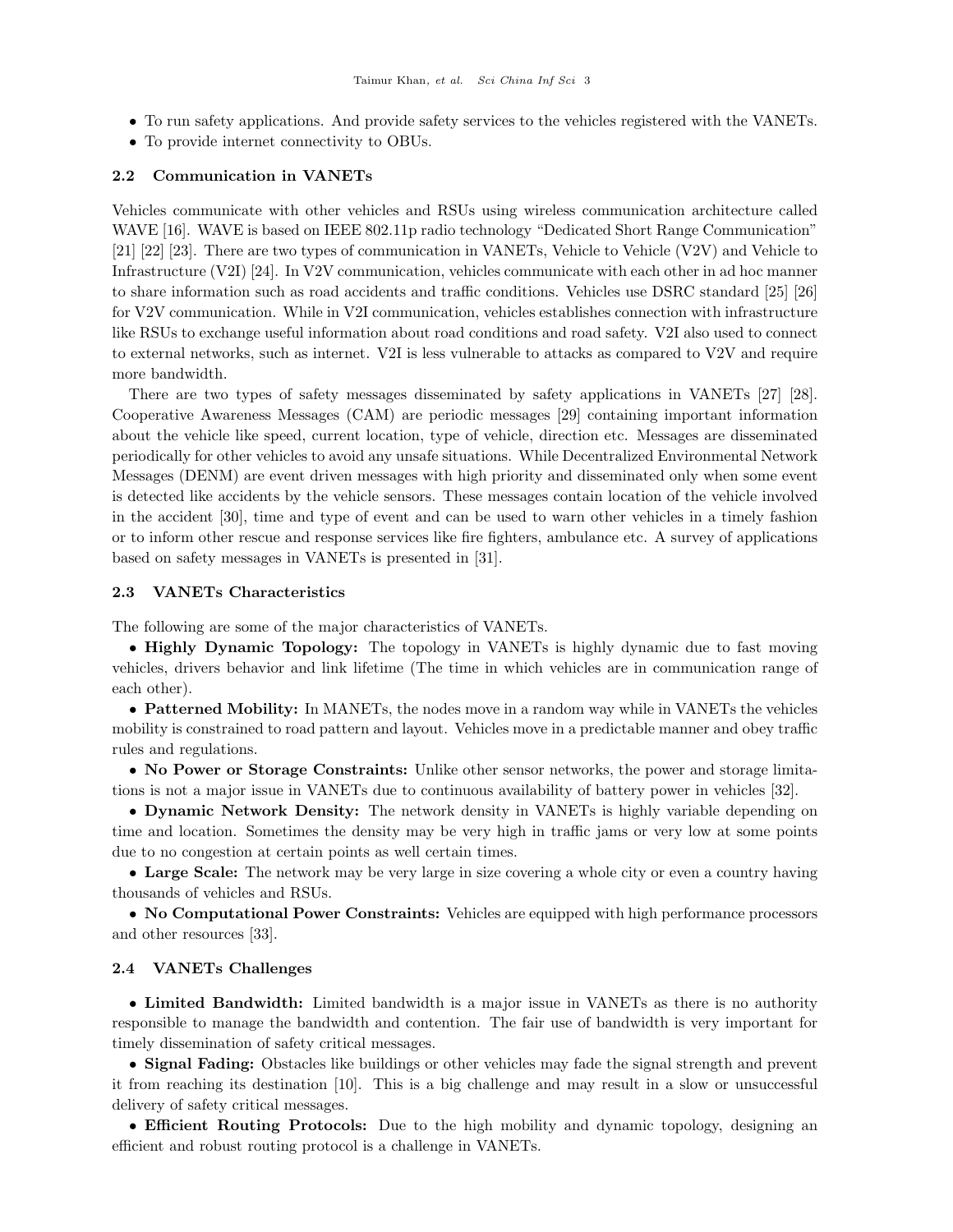<span id="page-4-0"></span>

Figure 1 VANETs Architecture

• Security: Security is a crucial challenge in VANETs due to the unique characteristics of VANETs, for example, dynamic topology, high speed and large number of vehicles. Security in VANETs is discussed in the next sub section.

#### 2.5 Security in VANETs

Jeremy Blum and Azim Eskandarian asked an important question in their article "Threat of intelligent collision" [\[34\]](#page-15-32) about VANETs security "A wireless network of intelligent vehicles can make a highway travel safer and faster. But can hackers use the system to cause accidents?". This question raised the importance of security in VANETs. In VANETs, safety of human lives is involved and hence securing it is an important requirement. Any attacker can use the network for malicious purpose and can cause accidents [\[35\]](#page-15-33). Some of the security challenges and threats are discussed in details by [\[36\]](#page-15-34).

Fuentes et al conducted a research study [\[37\]](#page-16-0) on security issues in VANETs. Following are some of the main security requirements in VANETs (Fig[.2\)](#page-5-0).

Authentication: The nodes in VANETs need to prove themselves to be genuine before accessing any service or sharing information.

Confidentiality: Confidentiality is not very important for disseminating safety messages because safety messages are broadcasted and contains information for other vehicles [\[38\]](#page-16-1). However some of the information needs to remain confidential and should only be shared with selected nodes or entities. Data is frequently exchanged between vehicles. Attacker can passively read the data and collect information about the vehicles. These information can be used later to analyze traffic and eavesdropping.

Integrity: Data exchanged by vehicles can be altered or deleted during transmission to misuse the network and initiate any type of attack or cause accidents. So it is very important to ensure the integrity of the data [\[39\]](#page-16-2) [\[40\]](#page-16-3). Attackers mostly target V2V communication.

Non Repudiation: Non-repudiation in computer security means the ability to verify that senders and the receivers are the entities who claim to have respectively sent or received the message. In VANETs, it is necessary to verify that the senders and receivers are the entities that claim the data has been exchanged by them [\[41\]](#page-16-4). Similarly the changes in software or hardware should be verifiable. The author in [\[42\]](#page-16-5) proposed a security framework for strengthening non-repudiation in VANETs.

Security and Privacy: Security is a major challenge in VANETs [\[43\]](#page-16-6) as well as the privacy. The network should be kept secure while keeping a reasonable balance between privacy and security.

Due to security vulnerabilities, attackers can initiate attacks like Sybil attack [\[44\]](#page-16-7) [\[45\]](#page-16-8), replay attack, position faking or masquerading [\[46\]](#page-16-9) [\[47\]](#page-16-10). To reduce the overhead, Elliptic Curve Cryptography (ECC)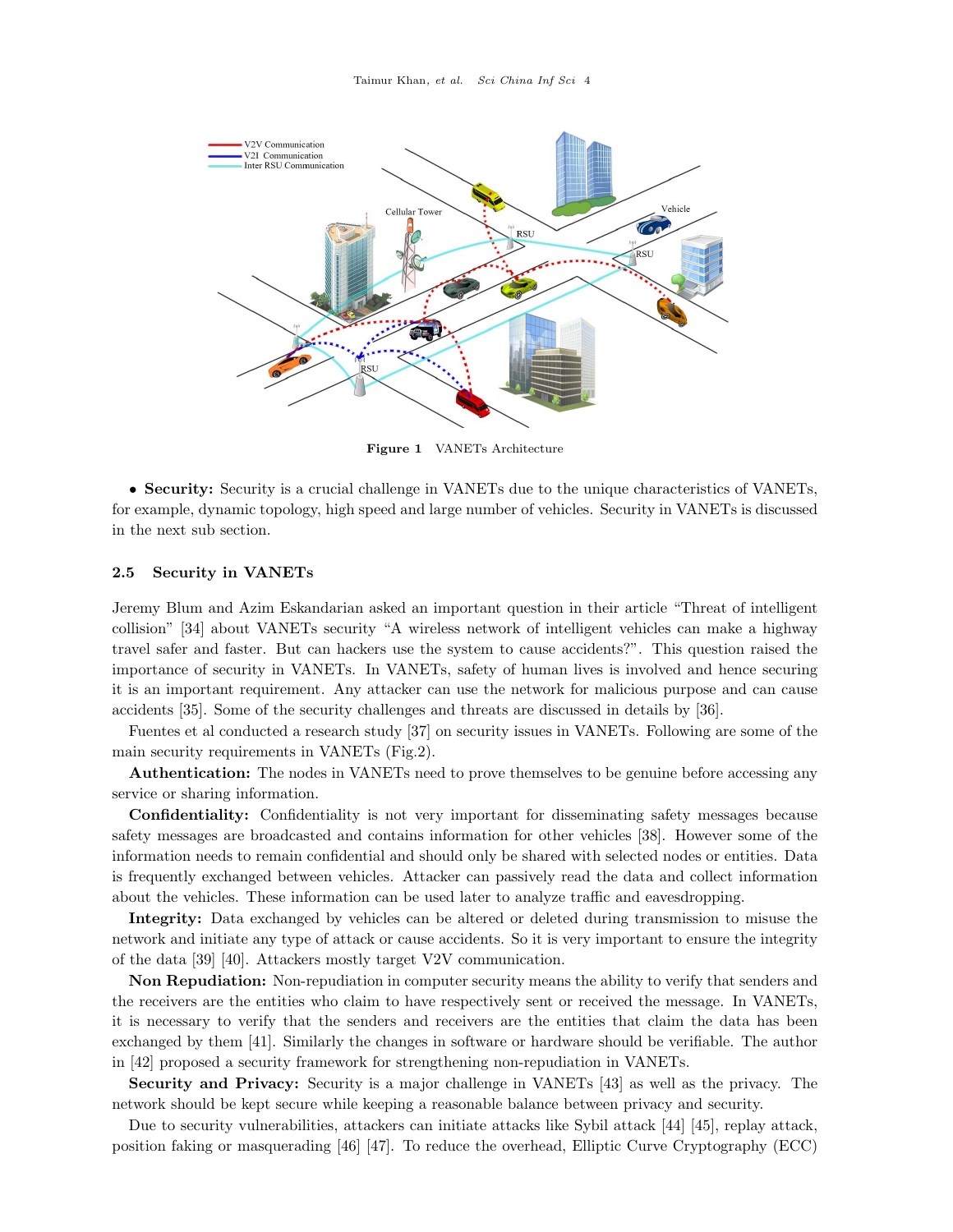<span id="page-5-0"></span>

Figure 2 VANETs Security

[\[48\]](#page-16-11) [\[49\]](#page-16-12) is used, which is very compact and lightweight as compared to Digital Signature Algorithm (DSA) and Rivest, Shamir and Adleman (RSA) signatures [\[50\]](#page-16-13).

# 3 Public Key Infrastructure

PKI establishes a trustworthy network environment by providing digital certificate management and key services to enable encryption and digital signature capabilities [\[51\]](#page-16-14). It is a set of entities, policies and roles which take part in the security of VANETs. In [\[52\]](#page-16-15) [\[53\]](#page-16-16) [\[54\]](#page-16-17) [\[50\]](#page-16-13) [\[36\]](#page-15-34) [\[55\]](#page-16-18) [\[56\]](#page-16-19) PKI was proposed to provide confidentiality, authentication and integrity in VANETs. PKI creates digital certificates, updates the certificates and revokes the compromised certificates. In VANETs, vehicle request some kinds of legal document/certificate in order to communicate safely with other RSUs or vehicles, while the PKI may be some government agency responsible for generating and managing certificates.

In order to make the vehicular communication system secure, robust and to make the driver assistance better, there must be some infrastructure to handle it. Keeping these requirements in view, PKI was proposed as a trusted third party infrastructure. But standard PKI infrastructure can not be used in VANETs due to some limitations discussed in [\[10\]](#page-15-8) [\[57\]](#page-16-20). In standard PKI, long term certificates are used for transactions which can be tracked down to users and is a serious privacy concern from user's point of view. Private vehicles do not want to be tracked down, identified or monitored.

Following are some of the major authorities and their roles in vehicular PKI as shown in Fig[.3.](#page-7-0) All the entities are different with different roles and are considered trusted [\[47\]](#page-16-10).

Certificate Authority: Certificate authority is an entity in VPKI infrastructure responsible for generating and issuing digital certificates in a network. As previously discussed, the trust factor in online transaction is very important especially in VANETs where human life is involved. For creating trust between two communicating parties certificate authority issues digital certificates (Registration document in case of vehicles) and binds the identity of the owner to it. On the other hand relying party relies on the signature that this public key corresponds to the private key of the owner. In the VPKI domain, Root Certificate Authority (RCA) is the root of the VPKI and is a major trust anchor of the system. Certificate of the RCA is self-signed, and in case of regional division all RCAs cross certify each other. The role of the RCA is to generate certificates, sign and issue for all other authorities. The certificate of the RCA is available to all authorities and can be used by any authority in the network.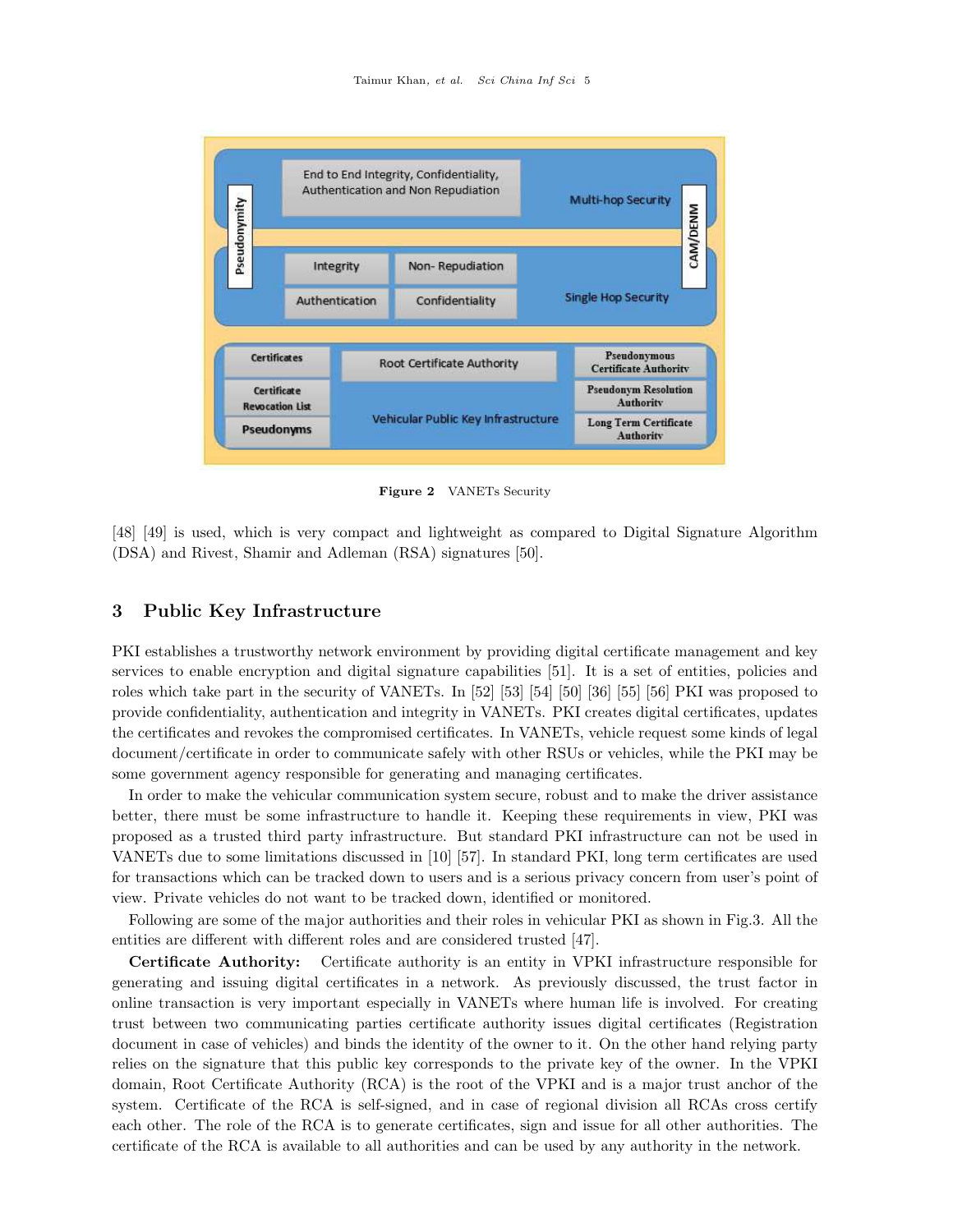Digital Certificates: Digital certificates are the legal documents that can be used to communicate safely and creating trust between two parties. If two parties want to communicate with each other, they should rely on a third party which is trusted by both. This trusted third party issue some kind of document upon which both the parties can trust and also the private key of the clients remain safe and private. This document is called digital certificate. X.509 [\[58\]](#page-16-21) is a popular standard for digital certificates and is used in VANETs.

Long Term Certificate Authority (LTCA): LTCA is a trusted authority in the VPKI domain which is responsible for generating long term certificates for vehicles and RSU etc. Long term certificates can be used for communication but could result in privacy issues. These long term certificates can be linked to vehicles by attackers and can be used to track, monitor or identify victim vehicles.

Revocation in VANETs: Vehicles communicate with each other by message passing and make the transport system intelligent and safe. By exploiting the message passing mechanism, attackers can spread false information in the network and initiate different types of attacks, [\[59\]](#page-16-22) [\[60\]](#page-16-23) identifies some security threats and their defense mechanism. For securing VANETs, revocation mechanism is used in which, the digital certificate of a vehicle is revoked before the expiry time. In PKI, each entity in the network holds an authentic certificate, and every message should be digitally signed prior to its transmission. Authentication of any message is performed by first checking the sender's certificate in current Certificate Revocation List (CRL) , then verifying the sender's certificate and finally verifying the sender's signature on the received message [\[61\]](#page-16-24).

Certificate Revocation List: If a misbehaving node or attacker enters the network and conduct some malicious activity then this node should be instantly removed from the network. Misbehavior could be at application layer [\[62\]](#page-16-25) [\[63\]](#page-16-26) [\[64\]](#page-16-27) [\[65\]](#page-16-28), security layer [\[66\]](#page-16-29) [\[67\]](#page-16-30) and network layer [\[68\]](#page-16-31) [\[69\]](#page-16-32). In an ad hoc network this is achieved by revoking the digital certificate of misbehaving node. Now after revoking the certificate, the information should be relayed to other nodes instantly. So they can stop trusting the malicious node or cancel the ongoing transaction. The most commonly used method for propagating the information of revoked certificates in the network is "Certificate Revocation Lists". This list contains the information and identification of all the revoked certificates [\[70\]](#page-16-33) [\[71\]](#page-17-0). The following are some of the reasons to revoke the digital certificate of the vehicle on the road.

- Robbery
- Vehicle misbehavior
- Accidents
- Leaving the network

There are two types of CRL in domain of VANETs, short term CRL and Long term CRL. Pseudonymous Certificate Authority (PCA) is responsible to revoke the short term/ pseudonymous CRL while LTCA shall revoke the Long term certificates. Disseminating both the short term and Long term CRLs in one list has the following shortcomings.

- Difficult to manage
- Single point of failure
- High overhead on PCA/LTCA.

Pseudonymous Certificate Authority: The role of the pseudonymous certificate authority (PCA) is to issue pseudonymous certificates for vehicles. Each vehicle sends a request for pseudonymous certificates to the closest PCA, which generates and sends a set of pseudonymous certificates called pseudonyms. Pseudonyms are short lived temporary certificates used by vehicles alternatively to ensure privacy [\[72\]](#page-17-1) [\[73\]](#page-17-2). Using the pseudonyms, vehicles can communicate anonymously with other vehicles without being tracked or monitored by attackers [\[74\]](#page-17-3). First of all, a vehicle establishes a secure connection with PCA and request pseudonyms on the basis of token provided by LTCA. PCA then decrypts the token and retrieves the necessary information like start time, life time, validity etc and verifies it by contacting the appropriate LTCA. After verifying the authenticity and legitimacy of vehicle using that token, PCA generates a set of pseudonyms and sends them to vehicle.

Pseudonym Resolution Authority: This is another trusted entity in the VPKI and the role of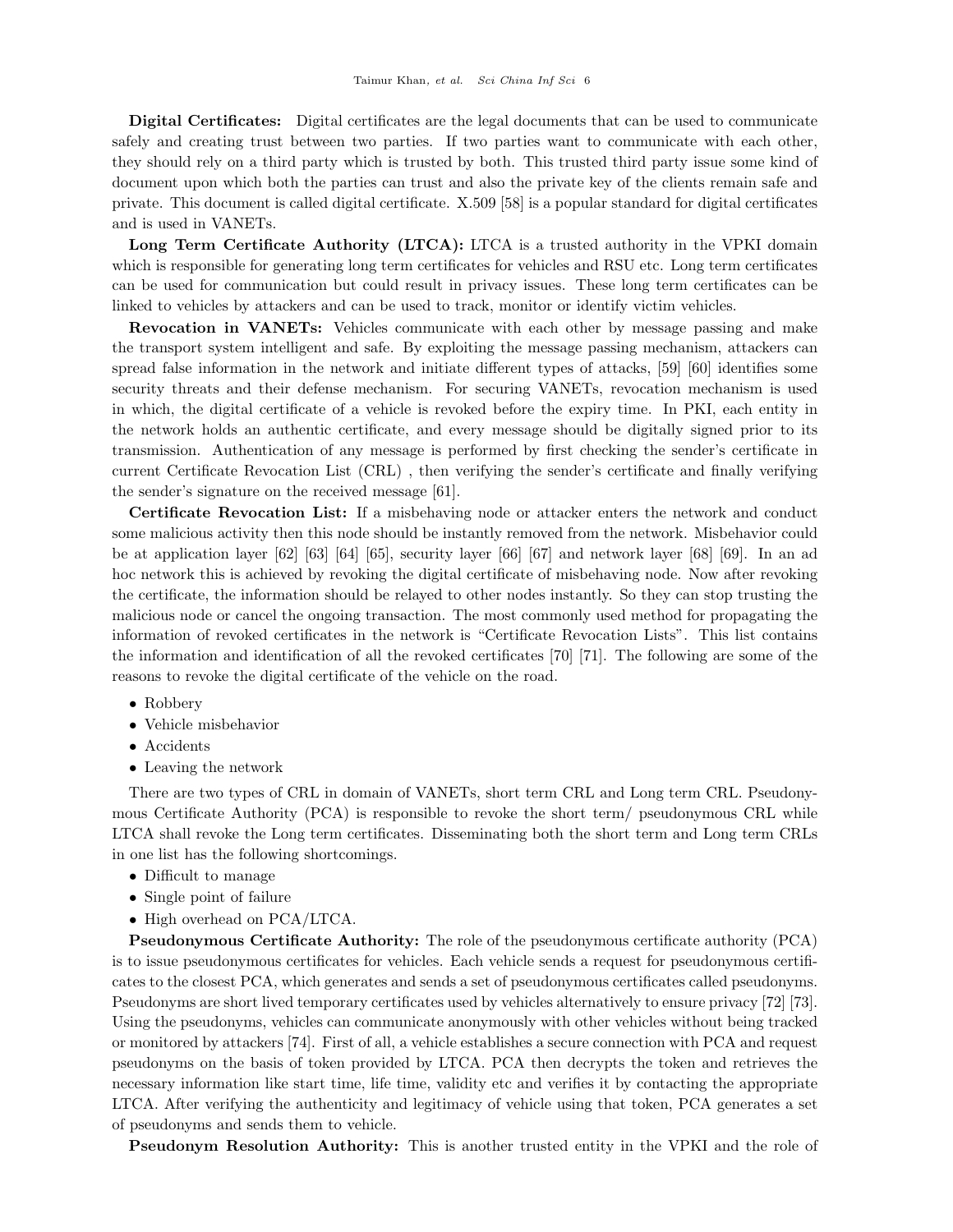<span id="page-7-0"></span>

Figure 3 VPKI Scheme

Pseudonym Resolution Authority (PRA) is pseudonym resolution. In case of some undesirable activity the certificates of the vehicle needs to be revoked. The concerned authority like police request PRA to resolve the pseudonym and find the real identity of the malicious node. PRA request PCA to retrieve the token id which was used to generate pseudonym certificate. PCA then communicates with LTCA to identify the real identity behind that token. Real identity is then provided to the police for further investigations and legal work.

Working of VPKI: The whole VPKI system can be divided into three functional areas

- Obtaining pseudonyms certificates set
- Obtaining certificate revocation list
- Certificates resolution

Initially a secure channel needs to be established for secure communication. Transport layer security standard TLS [\[75\]](#page-17-4) is used for establishing secure connection between different authorities. After the secure channel is established, the entities authenticate each other and share a common session key for rest of the communication. Now to obtain the set of pseudonym certificates a vehicle first request LTCA for obtaining a token, LTCA verifies the vehicle's credentials and generates a token containing serial number, Identifiable key, PCA ID, Max Number of Pseudonym Certificate, Start time, Lifetime, Pseudonym Start time, Pseudonym Expiry Time and Signature. This token is then sent back to vehicle using a secure channel. In the second phase, the vehicle request PCA for obtaining set of pseudonym certificates using the token received from LTCA. PCA first verify the integrity, freshness and authenticity of the requesting vehicle and then decrypts the token. Using the token details PCA generates a set of pseudonym certificates and send back to the vehicle. Vehicle stores the pseudonyms and acknowledge the reception. All the messages are encrypted using asymmetric or symmetric key cryptography to achieve confidentially and HMAC [\[76\]](#page-17-5) for integrity.

In order to secure the communication in VPKI, the faulty or the malicious nodes should be revoked instantly before they could cause a security or privacy threat. The most commonly used method to distribute the information about revoked certificates is the CRL [\[77\]](#page-17-6). There are many different techniques for distributing the CRL in VANETs (explained in section IV)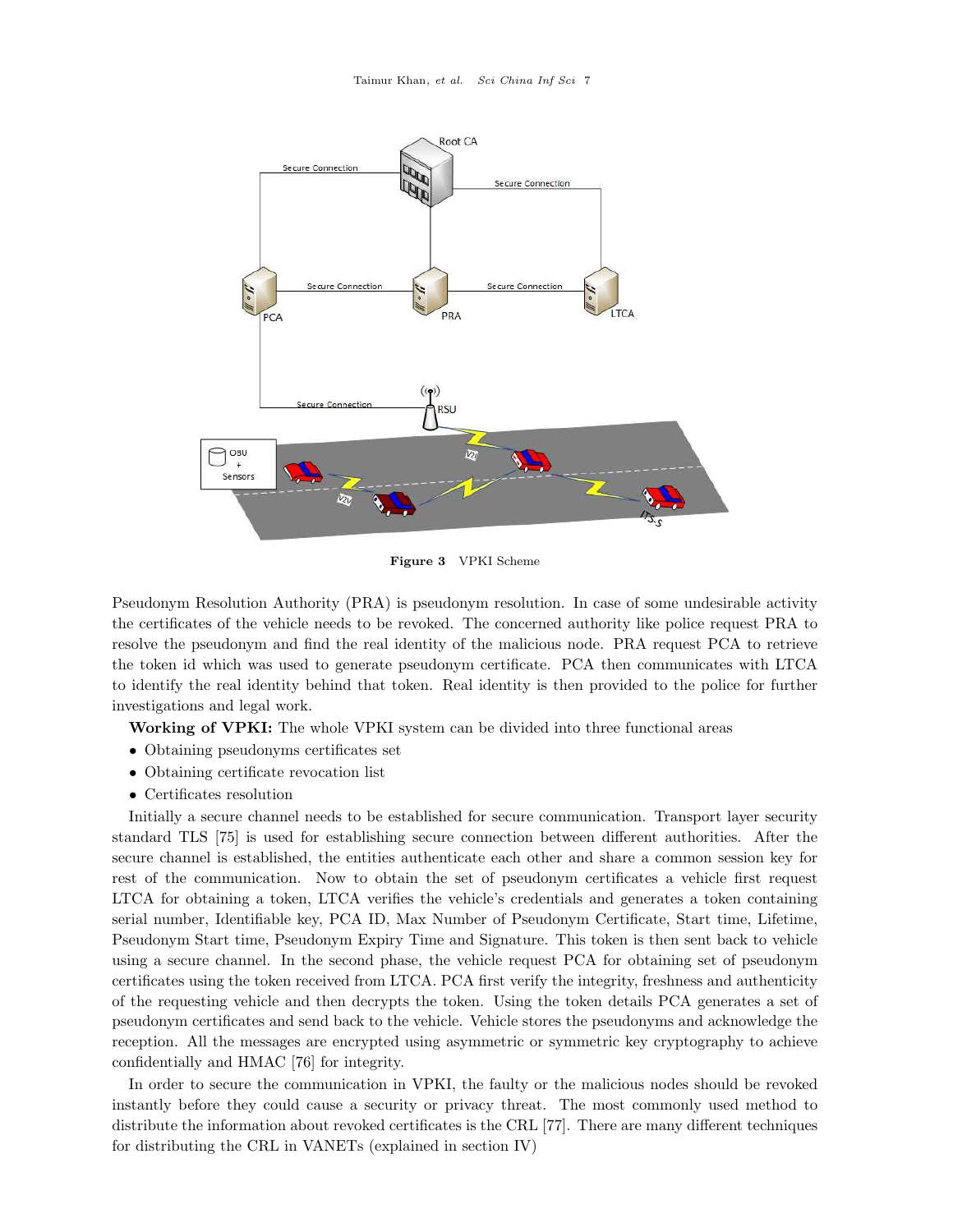# 4 Classification of Certificate Revocation List distribution Techniques

<span id="page-8-0"></span>Certificate revocation approaches can be categorized into following techniques.



Figure 4 Revocation Distribution Schemes

# 4.1 RSU Only

This is the simplest approach to distribute the information about revoked nodes in the Vehicular Communication system. CA generates a CRL containing a list of revoked nodes and signs it to protect from being modified, this CRL is then sent to the RSUs using V2I communication. Upon reception, the RSUs verify the signature and sends it wirelessly to all vehicles within the communication range of the RSU. Vehicles verify and store the CRL in their OBU.

#### 4.2 Delta Certificate Revocation List

Due to the dynamic nature of VANETs, the revocation process is continuously happening and the CRL is continuously being updated. In order to distribute the most recent information about the revoked vehicles the CRL needs to be distributed continuously after some fixed intervals. As we know the CRL grows linearly (grows with increase in the number of vehicles) hence sending the complete CRL is not possible due to limited bandwidth issue and short encounter time in VANETs. Secondly RSUs should not be kept busy all the time distributing CRL. Hence researchers have proposed an approach called Delta-CRL [\[78\]](#page-17-7). In delta CRL only the updated part of the CRL is being shared with RSUs [\[79\]](#page-17-8).

#### 4.3 Car To Car Epidemic

In car to car (C2C) epidemic the CRL is divided into smaller pieces and a field is added to the header of each piece to identify the specific piece. These pieces are distributed by V2I as well as V2V approach. When nodes come within the range of each other, they exchange CRL pieces and send only the incremental updates. Only the portion of the CRL will be shared in this approach which the recipient nodes doesn't have. In this way, the CRL can be distributed in lesser time and with less number of RSUs as compared to RSU only schemes.

#### 4.4 Most Pieces Broadcast

In C2C Epidemic approach, nodes starts broadcasting the CRL as soon as they come in the radio range of each other, which causes broadcast flooding and results in collisions. To reduce the number of collisions and broadcasts Most Pieces Broadcast (MPB) [\[80\]](#page-17-9) approach was introduced. In MPB, only nodes with higher number of CRL pieces will broadcast and all other nodes will remain silent and receive the CRL.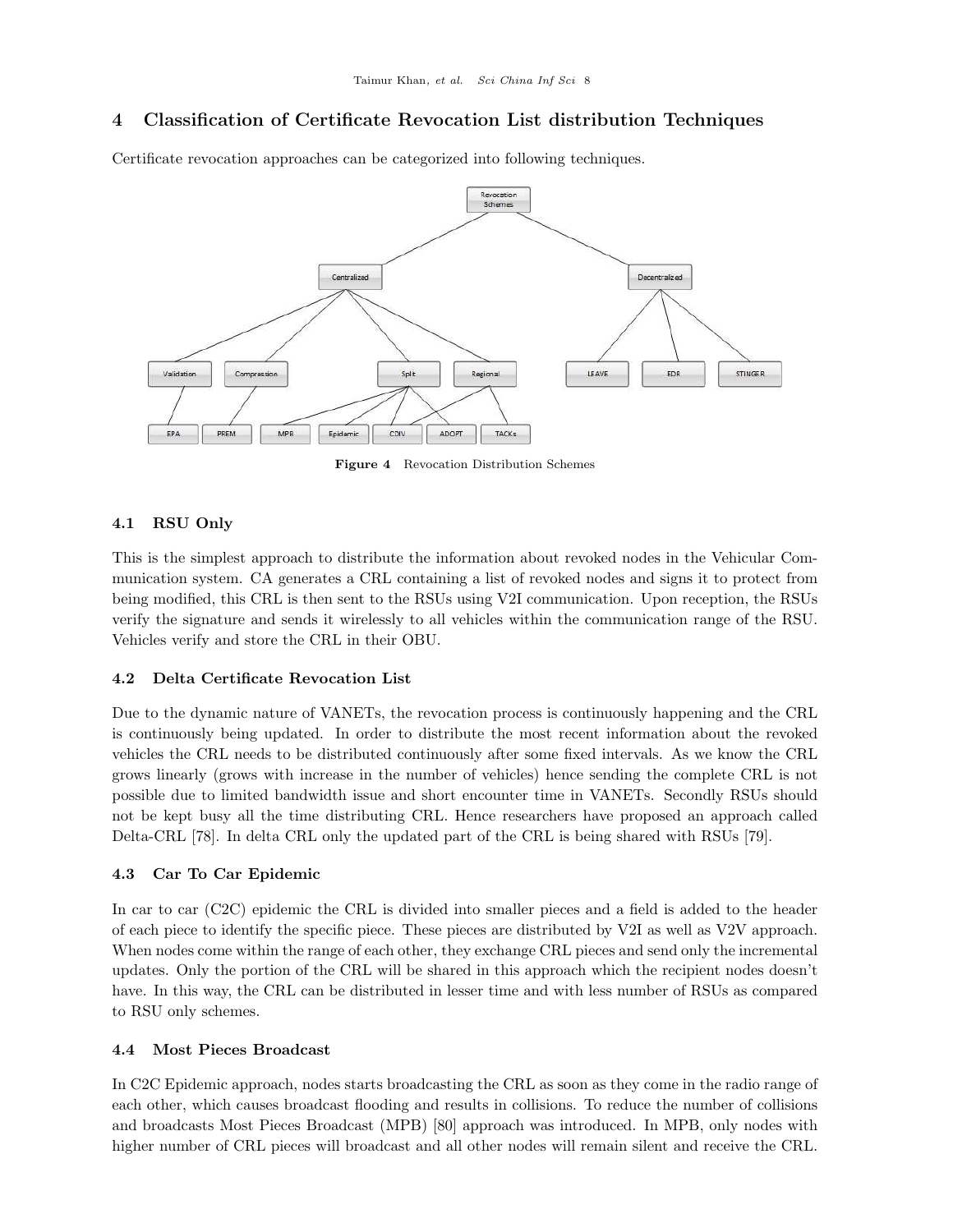With the help of additional field "Piece Count" added in the header of beacon message the number of CRL pieces can be determined.

# 4.5 Regional Approach

CA is responsible for generating, updating, revoking the malicious nodes from the network and sharing the CRL. This induce bottleneck and overhead on a single CA. To reduce the overhead, regional approach was proposed in which the whole area is divided into geographical regions (in context of VANETs, a country maybe divided into cities or provinces). And each region is assigned to child CA, called Regional Authority (RA). All RAs are certified and connected with root CA to obtain the CRL updates. Vehicles register with RA as they enters a particular geographical region.

# 4.6 Certificate Revocation List Splitting

The CRL should be distributed among all the nodes in a timely manner in a given region with the available limited bandwidth. The CRL grows linearly in VANETs which increases the total size of the list and creates bottleneck. Also updating of CRL and distribution needs time and rebroadcasting. Researchers have proposed to split the CRL into number of pieces and distribute in the network using Raptor Codes [\[81\]](#page-17-10) or Erasure Code [\[82\]](#page-17-11). Erasure coding is a method used for data protection in which the data (CRL in VANETs) is divided into fragments, encoded with redundant data pieces and stored across different locations in array. If some data fragment becomes corrupted or lost during transmission, it can be reconstructed using the information about CRL pieces stored somewhere else in the array.

# 4.7 Certificate Revocation List Compression

Compression is another technique to reduce the overall size of the CRL. Different types of data structures have been used for compression in VANETs. Bloom filter is the most commonly used technique and is two times faster than Adelson-Velskii and Landis (AVL) Trees and Red Black trees [\[83\]](#page-17-12). Bloom filter is a probabilistic data structure with constant computational cost  $(O(1))$  and prone to false positives. In the context of VANETs, a non-revoked certificate may appear as revoked.

#### 4.8 Distributed Schemes

In this approach, the RAs generate certificates for the vehicles registered in that region. Certificates are valid only in the specified region and time period. Certificates are revoked when the time period expires or vehicles leaves the specified region. Sometimes the short life time certificates are also used in order to revoke the certificates automatically and in short intervals, but this is still vulnerable and attacker can do malicious activities as long as their certificate is valid.

#### 4.9 Centralized Schemes

Certificate revocation schemes can be categorized into Centralized Schemes and Decentralized Schemes as shown in Fig[.4.](#page-8-0) In centralized scheme one single entity is responsible for managing and revoking digital certificates. In VANETs a trusted third party called CA is identified as basic element and central authority responsible for issuing digital certificates, distributing the certificates, renewing and revoking the certificates of the malicious vehicles [\[84\]](#page-17-13) .

# 4.10 Decentralized Schemes

In centralized schemes there are some challenges and problems like they create bottleneck and also a single failure point. If the central entity is compromised the whole network is compromised and all the certificates issued by that CA should be instantly revoked. Secondly the area is divided into regions and every region is having its own child CAs. All these CAs have to be connected with each other and cross certify to make sure the vehicle registration throughout the country. Keeping these limitations in view, the decentralized revocation schemes were introduced. In decentralized schemes, the revocation decisions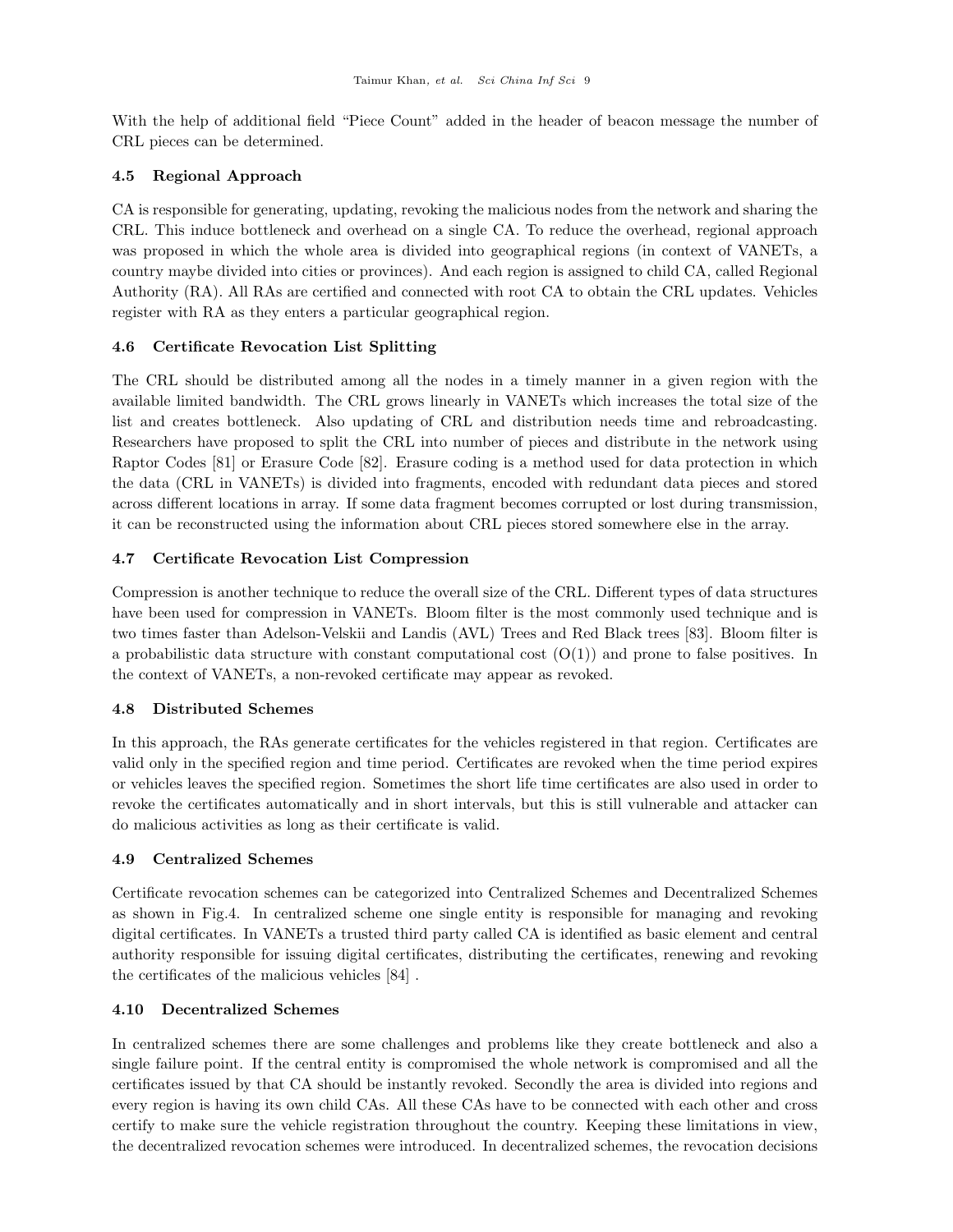are made by a group of vehicles . Misbehaving vehicles are evicted by peers and trusted third party. CA is notified to revoke the keys of the misbehaving vehicle and update the CRL.

#### 4.11 Certificate Validation Schemes

In centralized approach, if the main authority is compromised the whole network get compromised and availability of service may be discontinued for some time. Secondly, if there is one central authority responsible for revocation then there is a greater chance of bottleneck and computational overhead. So to address these issues, researchers have proposed Online Status Validation and Checking approach. In this approach, some nodes are selected (vehicles in VANETs) as responders or trusted intermediaries of the root CA. Root CA generates certificate keys for these responders in order to authenticate them as trusted authorities. This approach is a request/response based and vehicles request responders for validation of their certificates. Responders download the latest list of revoked nodes from root CA and search the requested certificate. If a match is not found then the certificate is valid and respond to the inquiring vehicle.

# 5 Evaluation Criteria

The following is a list of criteria used for evaluation of different revocation schemes in VANETs.

• Type: This describes the type and classification of revocation techniques as discussed in section IV.

• Scalability: This shows the ability of the network to extend, the capability of network to handle growing amount of vehicles. Network size doesn't degrade the performance.

• Privacy: Privacy in VANETs means the driver/node should not be tracked or monitored by other vehicles. Based on this criteria we will select protocols that support privacy.

• Simulator Used: This criteria shows the simulators and frameworks used for implementation and simulation of these protocols.

• Reactive/Proactive Approach: In proactive approach, the revocation information is distributed in the network instead of waiting for the vehicles to request while in reactive protocols the vehicles request for desired information and response is generated by the concerned authority.

# 6 Revocation Protocols

Following are some of the protocols developed for CRL distribution as shown in Fig[.6.](#page-12-0) The protocols are divided into two main categories Centralized and Decentralized Protocols as shown in Fig[.5.](#page-11-0)

#### 6.1 Centralized Protocols

#### 6.1.1 CDIV Protocol

In [\[85\]](#page-17-14) Panagiotis (Panos) Papadimitratos et al introduced a novel scheme to distribute CRL efficiently in a vehicular communication system. This approach is regional based and multiple CAs are used. The total area is divided into regions and each region has a CA, which is responsible for managing certificates and CRL. A short lived foreign certificate is issued by local CA if a node wants to move from one region to another. The foreign certificate will be used in the foreign region and if the certificate gets removed there then it is reported to the local CA, which removes the actual certificate of the node and add it to the CRL. To reduce the overall size of the CRL, it is divided into a number of pieces and RSU is responsible for distributing the CRL to other vehicles. A special class of Erasure code called "Raptor Code" is used for splitting and reconstruction. Three basic evaluation parameters were used to test the performance of the proposed system, the size of CRL, the average distance between RSUs and CRL distribution bandwidth. The results shows that the protocol is fast, simple, efficient, scalable and consumes low bandwidth. The authors will work on CRL acquisition delay T (the time in which the CRL reception completes) in the future to reduce it. There are some limitations of this protocol like there is no RSU-RSU communication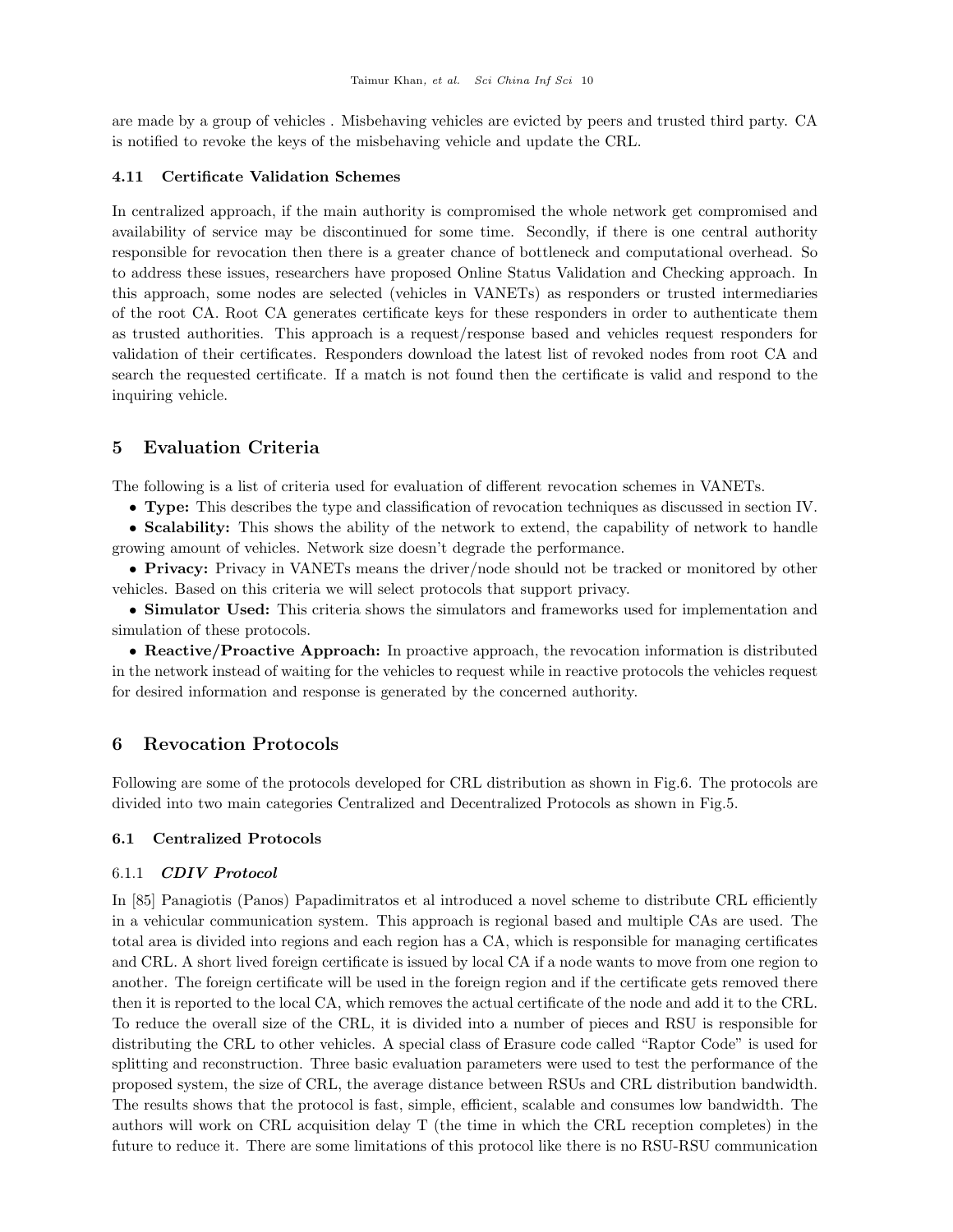<span id="page-11-0"></span>

Figure 5 CRL Distribution Protocols

and minimum RSU-CA communication. The CRL distribution is dependent only on RSU (No V2V distribution) and RSU deployment will increase the overall cost. Increasing the density of the OBUs may cause broadcast flooding which slows down the distribution process.

#### 6.1.2 Epidemic Protocol

In [\[86\]](#page-17-15) Kenneth et al introduced a technique for CRL distribution and compared it with the old RSU only approach. The protocol uses C2C epidemic method and incremental updates. In this method the CRL is spliced into number of pieces and initially broadcasted by RSUs. After that the CRL pieces are being shared by vehicles. The neighbor node in the area of 100 meters and variable association time (0.1s,2s) will share the CRL updates with each other. And those pieces will be shared which other vehicles do not possess. For evaluation the protocol is simulated with trace areas of 354km x 263km and 260000 vehicles. This is probably the largest simulation with real movement traces. The results shows very good performance of C2C epidemic over traditional RSU only method (where the CRL is distributed as a whole without any incremental updates). One RSU in C2C epidemic method outperforms 325 RSUs in the old RSU only method. However, there are some limitations too, such as extra computational overhead and storage are required. And every node in the network is broadcasting (increases the number of duplicates) and cause channel contention. Secondly, the simulation model of this protocol consists of time contact model that does not take file transfer protocol or radio properties into consideration.

#### 6.1.3 Most Piece Broadcast (MPB) Protocol

In [\[80\]](#page-17-9), a protocol to overcome the overhead in C2C Epidemic method is proposed. In MPB, only the vehicles possessing the most number of CRL pieces will broadcast. Vehicles broadcast beacon messages containing three new fields, piece count information, CRL serial and CA identifier. The piece count information is used to determine the number of pieces, initially it is set to zero and is incremented on beacon reception, if the neighbour node possesses more pieces than the current node. In this way, the node determines the vehicle having the most number of pieces and only that node starts broadcasting the CRL pieces and all other nodes remain silent and receive the CRL pieces. Flooding and collision is reduced in MPB as compared to C2C Epidemic. The limitations of this protocol are hidden node problem which may cause collisions and the distribution depends initially on RSUs. There is blind flooding in this protocol, the vehicles with large number of pieces starts broadcasting without taking the information of already existing pieces into consideration.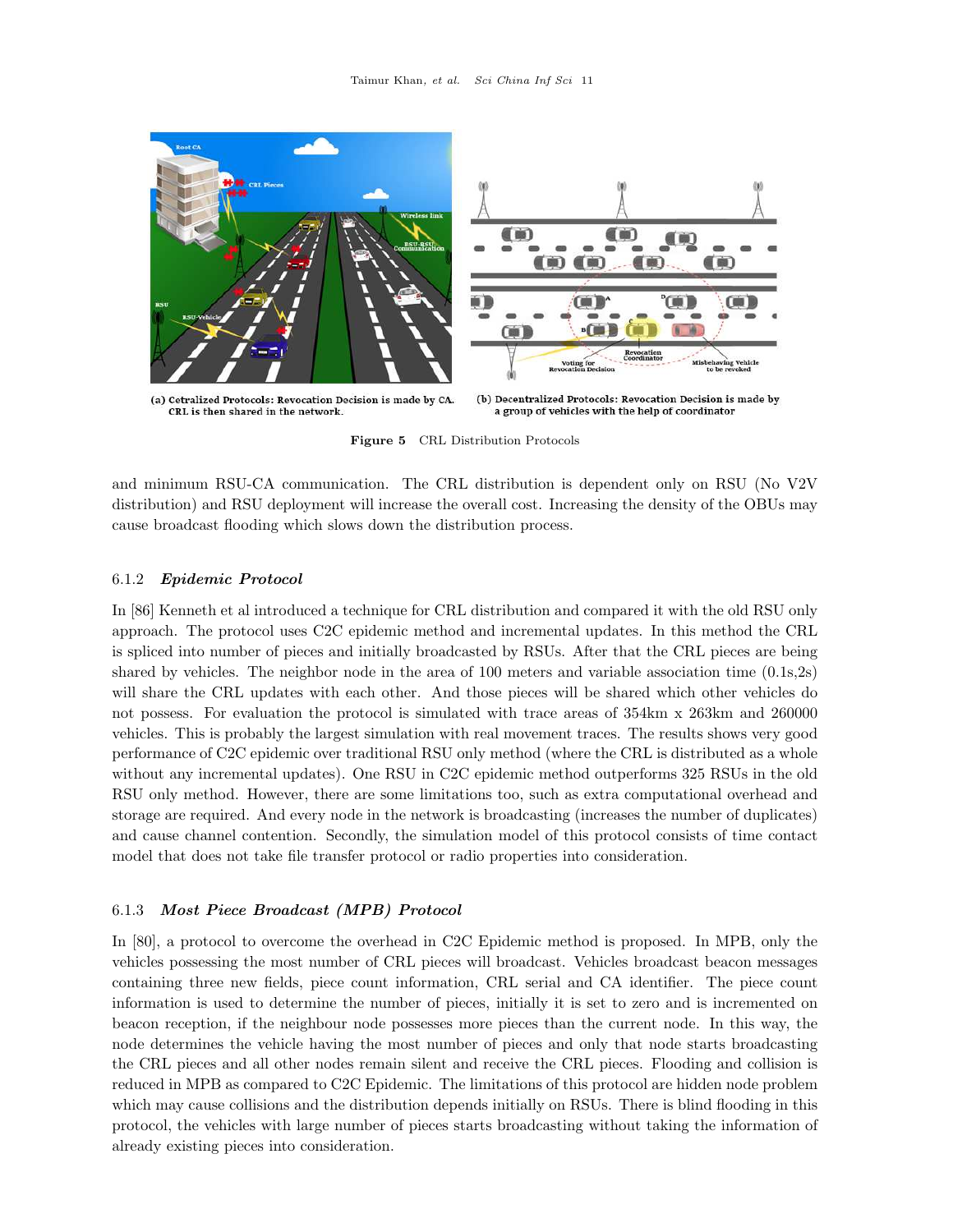<span id="page-12-0"></span>

|                              | <b>Centralized Approaches</b>                                                           |                                                                                                                                    |                                                                         |                                                                            |                                                                                          |                                                                 |                                                                                                                                  |                                                   | <b>Decentralized Approaches</b>                               |                                                    |                                                    |
|------------------------------|-----------------------------------------------------------------------------------------|------------------------------------------------------------------------------------------------------------------------------------|-------------------------------------------------------------------------|----------------------------------------------------------------------------|------------------------------------------------------------------------------------------|-----------------------------------------------------------------|----------------------------------------------------------------------------------------------------------------------------------|---------------------------------------------------|---------------------------------------------------------------|----------------------------------------------------|----------------------------------------------------|
| Criteria                     | CDIV                                                                                    | Epidemic                                                                                                                           | <b>MPB</b>                                                              | ICE                                                                        | <b>ADOPT</b>                                                                             | PREM                                                            | <b>EPA</b>                                                                                                                       | <b>TACKs</b>                                      | <b>STINGER</b>                                                | <b>LEAVE</b>                                       | <b>EDR</b>                                         |
| Type                         | <b>Splitting Regional Splitting</b>                                                     |                                                                                                                                    | Splitting                                                               | Splitting                                                                  | Splitting                                                                                | Compression                                                     | Validation.<br>Merkle Hash<br>Tree                                                                                               | Regional                                          | Regional                                                      | Decentralized<br>Voting                            | Decentralized<br>Voting                            |
| <b>Scalability</b>           | Yes                                                                                     | No                                                                                                                                 | Yes                                                                     | Yes                                                                        | Yes                                                                                      | Yes                                                             | Yes                                                                                                                              | Yes                                               | Yes                                                           | Yes                                                | Yes                                                |
| Privacy                      | No                                                                                      | No                                                                                                                                 | <b>NA</b>                                                               | NA                                                                         | No.                                                                                      | Yes                                                             | Yes                                                                                                                              | Yes                                               | NA                                                            | NA                                                 | NA                                                 |
| <b>Simulator Used</b>        | Custom<br>Simulator                                                                     | Custom Simulator                                                                                                                   | $NS-3$                                                                  | $Omnet \rightarrow VENSS$<br>and SUMO                                      | J-Sim                                                                                    | $Omnet++ INET$<br>and SUMO                                      | $Omnet++ INET$<br>and SUMO                                                                                                       | $NS-2$                                            | $NS-2$                                                        | $NS-2$                                             | $NS-2$                                             |
| Reactive/Proactive Proactive |                                                                                         | Proactive                                                                                                                          | Proactive                                                               | Proactive                                                                  | Reactive                                                                                 | Proactive                                                       | Reactive                                                                                                                         | Proactive                                         | Reactive                                                      | Reactive                                           | Reactive                                           |
| other properties             | Small size CRL<br>Low Burden on<br>CA<br>densely present<br>Road Side<br>Infrastructure | Less numbers of<br><b>RSUs</b><br>required.Efficient.Fast.<br><b>Extra Computational</b><br>Overhead<br>Storage required on<br>OBU | Reduced<br>Channel<br>Contention.<br>Reduced<br>number of<br>Duplicates | Small size CRL.<br>Low burden on<br>CA. Reduced<br>Number of<br>Duplicates | Updated<br>response<br>everytime.No<br>segmented<br>approach.<br>Processing<br>overhead. | Efficiency.<br>Certificate<br>checking<br>delay is<br>constant. | Mis-<br>Authentication<br>resistance.Replay<br>attack<br>resilience Second<br><b>Best Revocation</b><br>overhead after<br>ADOPT. | Sender<br>Authentication<br>Message<br>integrity. | Origin<br>Authentication data<br>integrity and<br>Efficiency. | Origin<br>Authentication<br>and data<br>integrity. | Origin<br>Authentication<br>and data<br>integrity. |

Figure 6 CRL Distribution Protocols

#### 6.1.4 ICE Protocol

In MPB, the CRL exchange was done blindly without paying any attention to the possessed pieces, which increased the number of duplicates substantially. In [\[87\]](#page-17-16) M.Amoozadeh proposed a scheme called "Intelligent Certificate Revocation List Exchange (ICE)" to reduce the number of duplicates as well as the number of broadcasts. ICE introduced two additional fields in the header of beacon message to determine the start index of the received CRL pieces and End index of the received CRL pieces. Using the information, nodes can identify the range of CRL pieces with neighbor nodes, and will send only those pieces which are missing. Rest of properties will be the same as MPB Protocol.

#### 6.1.5 RSU-aided Certificate Revocation (RCR) Protocol

In [\[88\]](#page-17-17) another scheme for distributing CRL in VANETs has been proposed. In this protocol, CA sends the most recent copy of the CRL to RSUs and each car in the range of that RSU sends a copy of its certificate to that RSU, which checks its validity against the most recently received CRL. If the certificate match is found in the list then the node is considered as malicious and invalid and vice versa. In the later case, the RSU time stamps the certificate which indicates freshness of the RSU signature on the certificate.

#### 6.1.6 ADOPT Protocol

In [\[89\]](#page-17-18) Papapanagiotou et al. proposed a novel scheme called Ad hoc Distributed OCSP for Trust (ADOPT) based on Online Certificate Status Protocol (OCSP) protocol [\[14\]](#page-15-12) [\[90\]](#page-17-19) for MANETs. Due to change behaviour of VANETs the protocol is modified in order to distribute the certificate status information. In Traditional CRL approach, the problem was large size of the CRL. The CRL grows linearly  $O(n)$ , handling such large size is difficult in VANETs. It may compromise safety critical messages. Researchers proposed delta CRL for this, but Delta-CRL creates demand bottleneck. ADOPT is proposed to overcome these problems, which is request/response based model. The Server nodes (RSUs) creates fresh responses and send them to caching nodes. Caching nodes store the responses locally and upon request from a client node checks if a fresh response for that certificate is available or not, response is forwarded to client node if it is available locally. The protocol is simulated and results are compared with CPC-OCSP protocol. Results shows that ADOPT performs better in terms of locating and delivering a fresh CSI response. However CPC-OCSP produces less responses and hence produce lower network overhead then ADOPT. The downside of this protocol is that any malicious node can cause request flooding by propagating invalid request or cause response flooding by spreading fake responses. This can create network overhead and consumes the resources.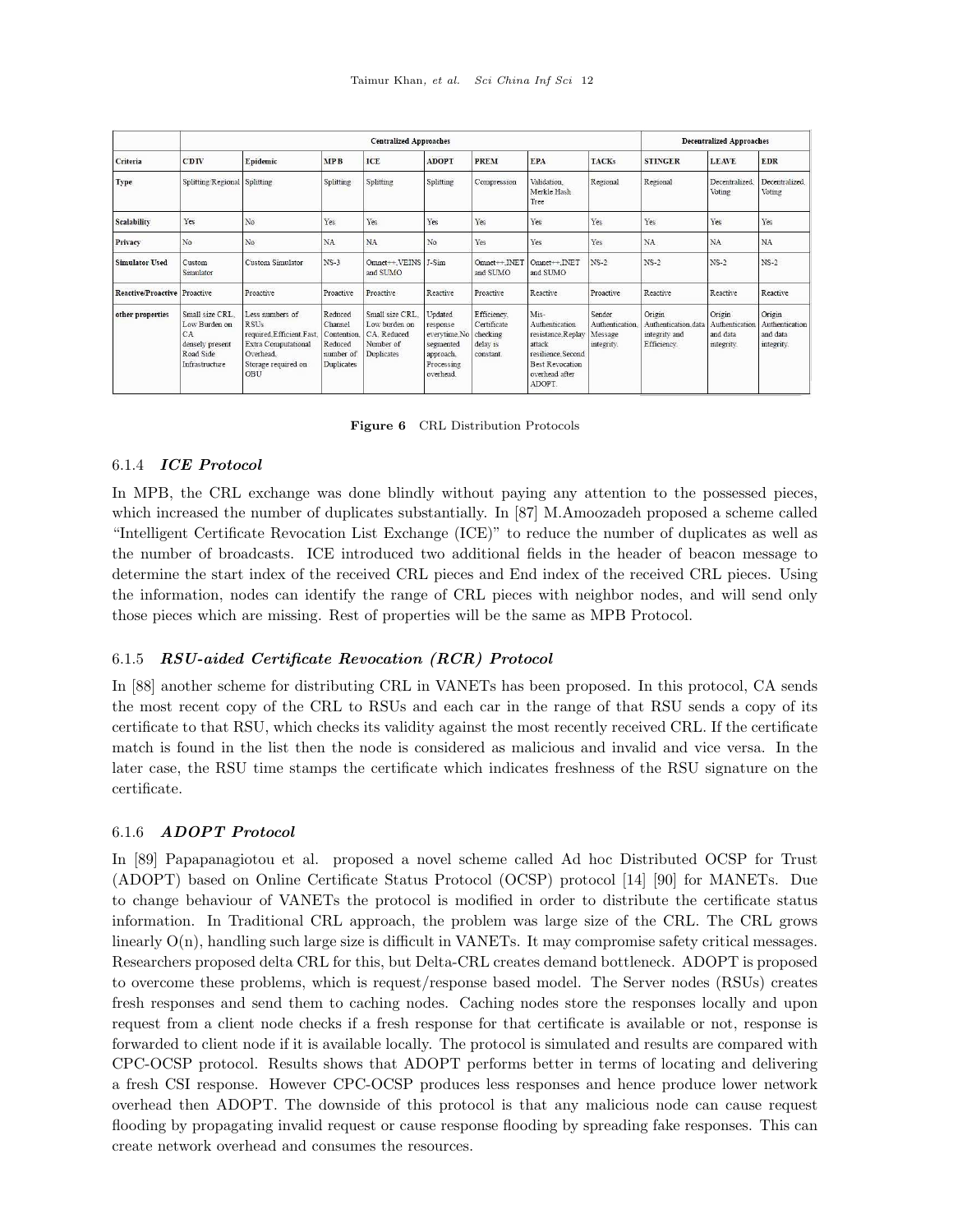#### 6.1.7 PREM Protocol

In [\[91\]](#page-17-20) Carlos Ganan et al proposed an efficient and scalable scheme called Privacy Preserving Revocation Mechanism (PREM) for distributing the information about revoked nodes without compromising the privacy. Traditional CRL distribution method was good in terms of privacy protection but as we know CRL grows linearly [\[91\]](#page-17-20) and size goes up to gigabytes. It gives rise to bandwidth problems. Researchers proposed Certificate Status Information (CSI) checking to cope with bandwidth issue but the problem in CSI was privacy loss. RSU is not a trusted party in the network and can obtain information about nodes (who is talking to whom), simply by observing the CSI queries. In order to provide privacy and efficient CRL distribution PREM was introduced, in which universal dynamic one way accumulator is used to share the information about revoked certificates. First of all CA generates the accumulated value from list of revoked certificates using One Way Accumulator (OWA) and then send it to RSUs and mobile repositories. Which in turn spreads the value to all the nodes. Node that want to communicate with another node request for non membership witness, upon reception of witness it is compared/searched in accumulated value if it is found then the communication request is denied otherwise accepted. CA generates new accumulated value when new certificates are revoked. The protocol was simulated and results were compared to popular CRL distribution protocols. PREM is efficient, scalable and having lowest revocation overhead as compared to other protocols. On the other side, PPREM is the only implicit revocation mechanism, there are computational costs associated to the witness update at the user side. This is the drawback of PREM [\[91\]](#page-17-20).

#### 6.1.8 EPA Protcol

In [\[92\]](#page-17-21) Carlos Ganan et al proposed a scheme called Efficient and Privacy-Aware revocation Mechanism (EPA) to preserve privacy while revoking and testing the certificate status. In EPA the privacy is preserved using Merkle hash tree and anonymous forwarding protocol. In this protocol, the CA generates a list of revoked certificates called extended CRL and calculates the root value of the Merkle hash tree, while RSUs generates the tree using hash functions. Each leaf represents a revoked certificate. In third phase, a node requests for no-invalidity proofs which is being generated and forwarded by RSU. Vehicles need just to download his own set of digest and no-invalidity proof of his certificate.

#### 6.1.9 TACKs Protocol

In [\[93\]](#page-17-22) authors proposed a key management system for vehicles called Temporary Anonymous Certified Keys (TACKs). In PKI, the security is provided using digital certificates and fixed public keys to authenticate messages and validate vehicles. But the problem with fixed keys is that the eavesdropper can associate the key with vehicle and hence violates the driver's privacy. In TACKs, the vehicles key linkability is prevented and drivers privacy is maintained using temporary keys.

In TACKs, the whole area is geographically divided into regions and each region has its own Child CA called Regional Authority (RA) connected to the main root CA. Root CA issues certificates for each RA to authenticate them as valid and trusted authorities. Each RA certifies the temporary keys generated for authentication of the vehicles. Vehicles register themselves with regional authorities and sends certificate validation request. RA compares the certificate requested with the CRL received from root CA to check its validity. The downside of TACKs protocol is that it use GSM SIM and service providers can track vehicles which violates drivers privacy.

#### 6.2 Decentralized Protocols

#### 6.2.1 STINGER Protocol

STINGER protocol [\[62\]](#page-16-25) is a decentralized protocol in which the eviction of misbehaving nodes is done with the help of neighbor nodes. In this protocol the area is assumed to be divided into regions and having large number of CAs. Each node in the network is registered with a specific CA and is having identity "V" and a pair of public and private keys. As stated earlier the eviction is made with the help of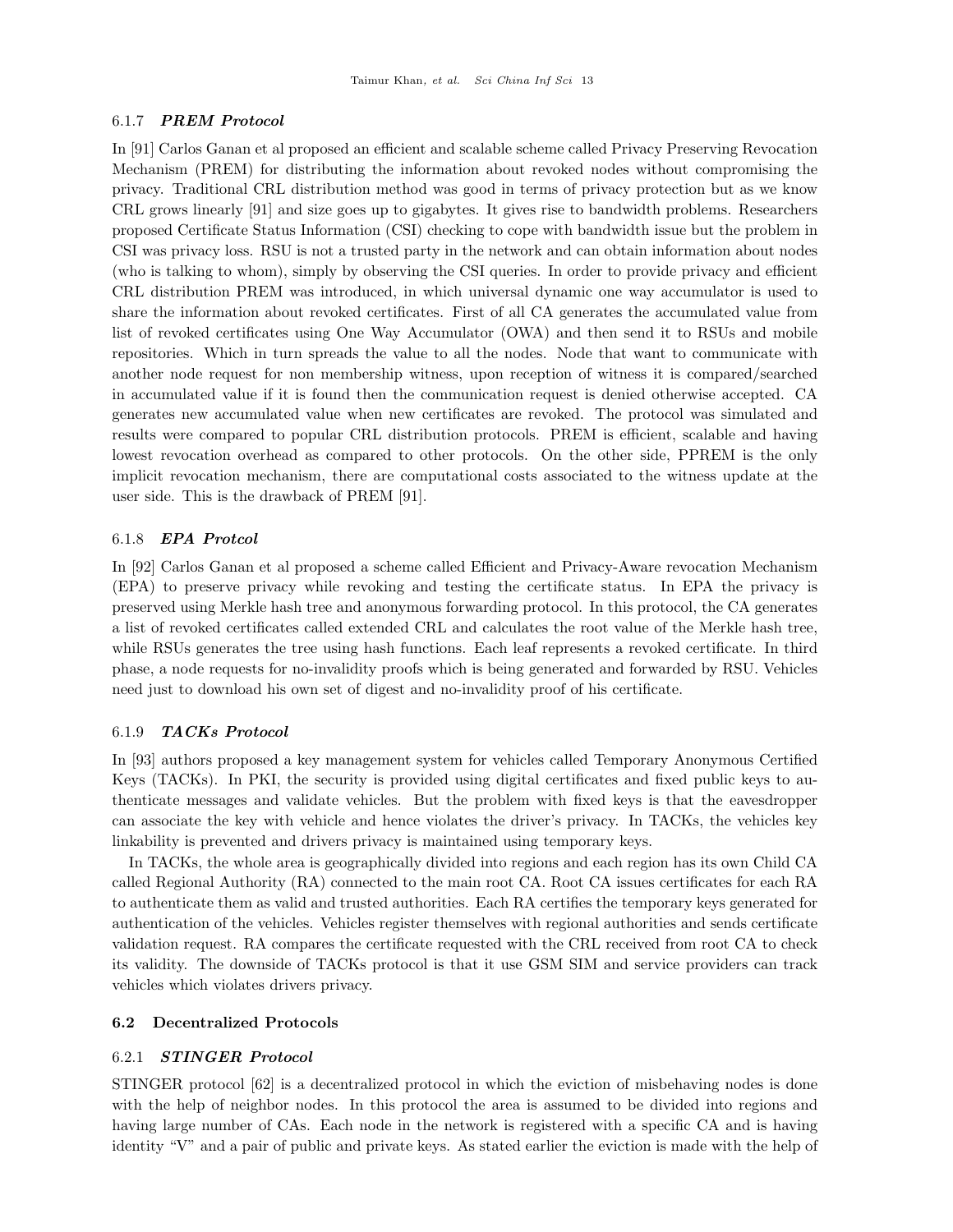neighbors running misbehavior detection system (MDS) [\[94\]](#page-17-23) [\[95\]](#page-17-24) and a set of rules to evaluate and classify the received message as faulty or correct. The node is evicted temporarily from the vehicular network if the received message is found faulty. Identity of the misbehaving node is sent to the LEAVE which is a collective warning system against misbehaving nodes. LEAVE spreads the warning message in VANETs to warn other nodes. When enough evidence is collected against the attacker/misbehaving node, it is sent to the CA for permanent revocation. Which can use RTC (revocation of trusted component) or Compressed CRL to revoke the node from network.

# 6.2.2 LEAVE Protocol

If a node is misbehaving in the network, it should be either removed from the network or at least other nodes should be warned to stop interaction with that particular node. This is the main concept behind Local Eviction of Attackers by Voting Evaluators (LEAVE) protocol [\[62\]](#page-16-25). LEAVE uses warning messages and voting system to evict the malicious node from the network. If a node detects an attacker, starts broadcasting warning messages and the identity of attacker is added to the accusation list. Similarly, the other neighbours detecting the attacker do the same. Once enough evidence (Number of votes against attacker reaches the predefined threshold called "Exclusion Quotient") is collected against that particular attacker, it is evicted from the VANETs. The malicious node is reported to the nearest CA directly or with the help of nearby base station in range. CA generates a message called disregard message and broadcast in the network to inform other new nodes about the attacker.

# 6.2.3 EDR Protocol

In [\[96\]](#page-17-25) authors proposed a decentralized revocation protocol called Efficient Decentralized Revocation (EDR). In this protocol, the revocation decision is made by a group of vehicles rather than a centralized entity. The certificate of the misbehaving vehicle is revoked by voting process, a vehicle called revocation coordinator voluntarily takes the responsibility and sends a message to one hop neighboring vehicles containing the reason for revocation, time stamp and certificate of the misbehaving vehicle. This message is signed with private key of the coordinator and forwarded to neighboring vehicle. Upon reception the, message is decrypted using public key of coordinator and the certificate is verified, retrieve the information, cast their vote and send back to the coordinator. Coordinator calculates the accumulative value and compares with the pre-defined threshold for revocation, if it exceeds the threshold, then the revocation decision is made and certificate of the misbehaving vehicle is revoked.

# 7 Conclusion

This paper provided a comprehensive overview of VANETs including the architecture, challenges, characteristics and security requirements. For key management, certificate/revocation and other security services, VPKI has been fully explored. The literature survey of revocation schemes is presented and is divided to major schemes. In some schemes the revocation decision is made by the group of vehicles (Decentralized schemes) While, in other schemes the revocation decision is made by some trusted authority (centralized schemes). These schemes are then categorized and explained further on the basis of RSU only schemes, regional schemes, compressed CRL schemes, split CRL schemes and certificate validation schemes. The above schemes are adopted by researchers and presented different protocols to address the bandwidth efficiency, fast convergence and privacy problems.

Conflict of interest The authors declare that they have no conflict of interest.

#### References

<span id="page-14-0"></span><sup>1</sup> Al-Sultan S, Al-Doori M M, Al-Bayatti A H et al. A comprehensive survey on vehicular ad hoc network. Journal of network and computer applications, 2014, 37: 380–392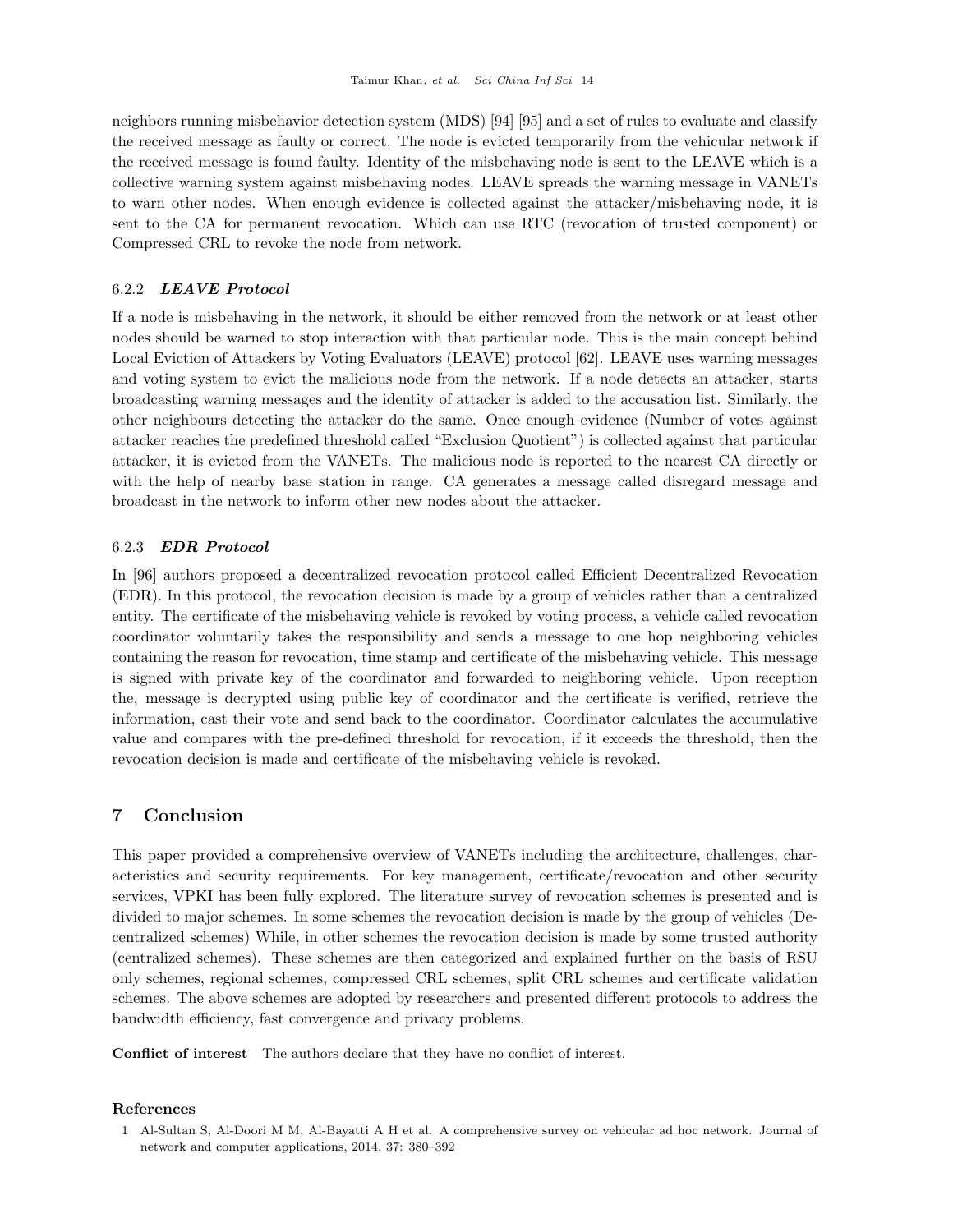- <span id="page-15-0"></span>2 Hafeez K A, Zhao L, Liao Z at al. Impact of mobility on vanets safety applications. In: Global Telecommunications Conference (GLOBECOM 2010), 2010. 1–5.
- <span id="page-15-1"></span>3 Toor Y, Muhlethaler P, Laouiti A, et al. Vehicle ad hoc networks: applications and related technical issues, IEEE communications surveys & tutorials, 2008, 10:74–88
- <span id="page-15-2"></span>4 Foss T. Safe and secure intelligent transport systems (its). Transport Research Arena (TRA), 2014.
- <span id="page-15-3"></span>5 Felt M, Gharachorloo N, Moshrefi A. Mobile taxi dispatch system, US Patent, 12/607,782, 10-28-2009
- <span id="page-15-4"></span>6 Cao Y, Wang T, Kaiwartya O et al. An ev charging management system concerning drivers' trip duration and mobility uncertainty. IEEE Transactions on Systems, Man, and Cybernetics: Systems, 2016
- <span id="page-15-5"></span>7 Cao Y, Ye M, Geyong M et al. Vehicular-publish/subscribe (vp/s) communication enabled on-the-move ev charging management. IEEE Communications Magazine, 2016,54:84–92
- <span id="page-15-6"></span>8 Hamida E B, Noura H, Znaidi W. Security of cooperative intelligent transport systems: Standards, threats analysis and cryptographic countermeasures. Electronics, 2015, 4:380–423
- <span id="page-15-7"></span>9 W. H. O. Violence, I. Prevention, and W. H. Organization. Global status report on road safety 2015: supporting a decade of action. World Health Organization, 2015.
- <span id="page-15-8"></span>10 Khodaei M. Secure vehicular communication systems: Design and implementation of a vehicular pki (vpki), 2012.
- <span id="page-15-9"></span>11 Goyal V. Certificate revocation using fine grained certificate space partitioning. In: International Conference on Financial Cryptography and Data Security Springer, 2007. 247–259
- <span id="page-15-10"></span>12 McDaniel P, Jamin S. Windowed certificate revocation. In: INFOCOM 2000. Nineteenth Annual Joint Conference of the IEEE Computer and Communications Societies. Proceedings. IEEE, 2000. 3: 1406–1414.
- <span id="page-15-11"></span>13 Al Falasi H, Barka E. Revocation in vanets: A survey. In: Innovations in Information Technology (IIT), International Conference IEEE, 2011. 214–219
- <span id="page-15-12"></span>14 Wohlmacher P. Digital certificates: a survey of revocation methods. In Proceedings of the 2000 ACM workshops on Multimedia, ACM, 2000. 111–114
- <span id="page-15-13"></span>15 Fiore M, Harri J, Filali F, et al. Vehicular mobility simulation for vanets. In: Simulation Symposium, 2007. ANSS'07. 40th Annual, IEEE, 2007. 301–309
- <span id="page-15-14"></span>16 Uzc´ategui R A, De Sucre A J, Acosta-Marum G. Wave: A tutorial. IEEE Communications Magazine, 2009, 47: 126–133
- <span id="page-15-15"></span>17 Hartenstein H, Laberteaux L. A tutorial survey on vehicular ad hoc networks. IEEE Communications magazine, 2008, 46: 164–171
- <span id="page-15-16"></span>18 Amadeo M, Campolo C, Molinaro A. Enhancing ieee 802.11 p/wave to provide infotainment applications in vanets. Ad Hoc Networks, 2012, 10: 253–269
- <span id="page-15-17"></span>19 Schoch E, Kargl F, Weber M. Communication patterns in vanets. IEEE Communications Magazine, 2008, 46: 119–125
- <span id="page-15-18"></span>20 Biswas S, Mišić J, Mišić V. Ddos attack on wave-enabled vanet through synchronization. In: Global Communications Conference (GLOBECOM), IEEE, 2012, 1079–1084
- <span id="page-15-19"></span>21 Kenney J B. Dedicated short-range communications (dsrc) standards in the united states. In: Proceedings of the IEEE, 2011. 99: 1162–1182
- <span id="page-15-20"></span>22 Zeadally S, Hunt R, Chen Y S, et al. Vehicular ad hoc networks (vanets): status, results, and challenges. Telecommunication Systems, 2012, 50: 217–241
- <span id="page-15-21"></span>23 Sujitha T, Devi S P. Intelligent transportation system for vehicular ad-hoc networks. International Journal of Emerging Technology and Advanced Engineering, ISSN, 2014, 2250–2459
- <span id="page-15-22"></span>24 Wang Y, Li F. Vehicular ad hoc networks. In: Guide to wireless ad hoc networks. Springer, 2009. 503–525
- <span id="page-15-23"></span>25 Jiang D, Taliwal V, Meier A, et al. Design of 5.9 ghz dsrc-based vehicular safety communication. IEEE Wireless Communications, 2006, 13: 36–43
- <span id="page-15-24"></span>26 Qu F, Wang F Y, Yang L. Intelligent transportation spaces: vehicles, traffic, communications, and beyond. IEEE Communications Magazine, 2010, 48: 136–142
- <span id="page-15-25"></span>27 Santa J, Pereñíguez F, Moragón A, et al. Experimental evaluation of cam and denm messaging services in vehicular communications. Transportation Research Part C: Emerging Technologies, 2014, 46: 98–120
- <span id="page-15-26"></span>28 Wang N W, Huang Y M, Chen W M. A novel secure communication scheme in vehicular ad hoc networks. Computer communications, 2008, 31: 2827–2837
- <span id="page-15-27"></span>29 Araniti G, Campolo C, Condoluci M, et al. LTE for vehicular networking: a survey. IEEE Communications Magazine, 2013, 51: 148–157
- <span id="page-15-28"></span>30 Schütze T. Automotive security: Cryptography for car2x communication. In: Embedded World Conference, 2011. 1–16
- <span id="page-15-29"></span>31 Bishop R. A survey of intelligent vehicle applications worldwide. In: Intelligent Vehicles Symposium, 2000. IV 2000. Proceedings of the IEEE, 2000. 25–30
- <span id="page-15-30"></span>32 Yousefi S, Mousavi M S, Fathy M. Vehicular ad hoc networks (vanets): challenges and perspectives. In: 6th International Conference on ITS Telecommunications IEEE, 2006. 761–766
- <span id="page-15-31"></span>33 Cao Y, Wang N, Sun Z, et al. A reliable and efficient encounter-based routing framework for delay/disruption tolerant networks. IEEE Sensors Journal, 2015, 15: 4004–4018
- <span id="page-15-32"></span>34 Blum J, Eskandarian A. The threat of intelligent collisions. IT professional, 2004, 6: 24–29
- <span id="page-15-33"></span>35 Kamat P, Baliga A, Trappe W. An identity-based security framework for vanets. In: Proceedings of the 3rd international workshop on Vehicular ad hoc networks. ACM, 2006. 94–95
- <span id="page-15-34"></span>36 Parno B, Perrig A. Challenges in securing vehicular networks. In: Workshop on hot topics in networks (HotNets-IV) ACM, 2005. 1–6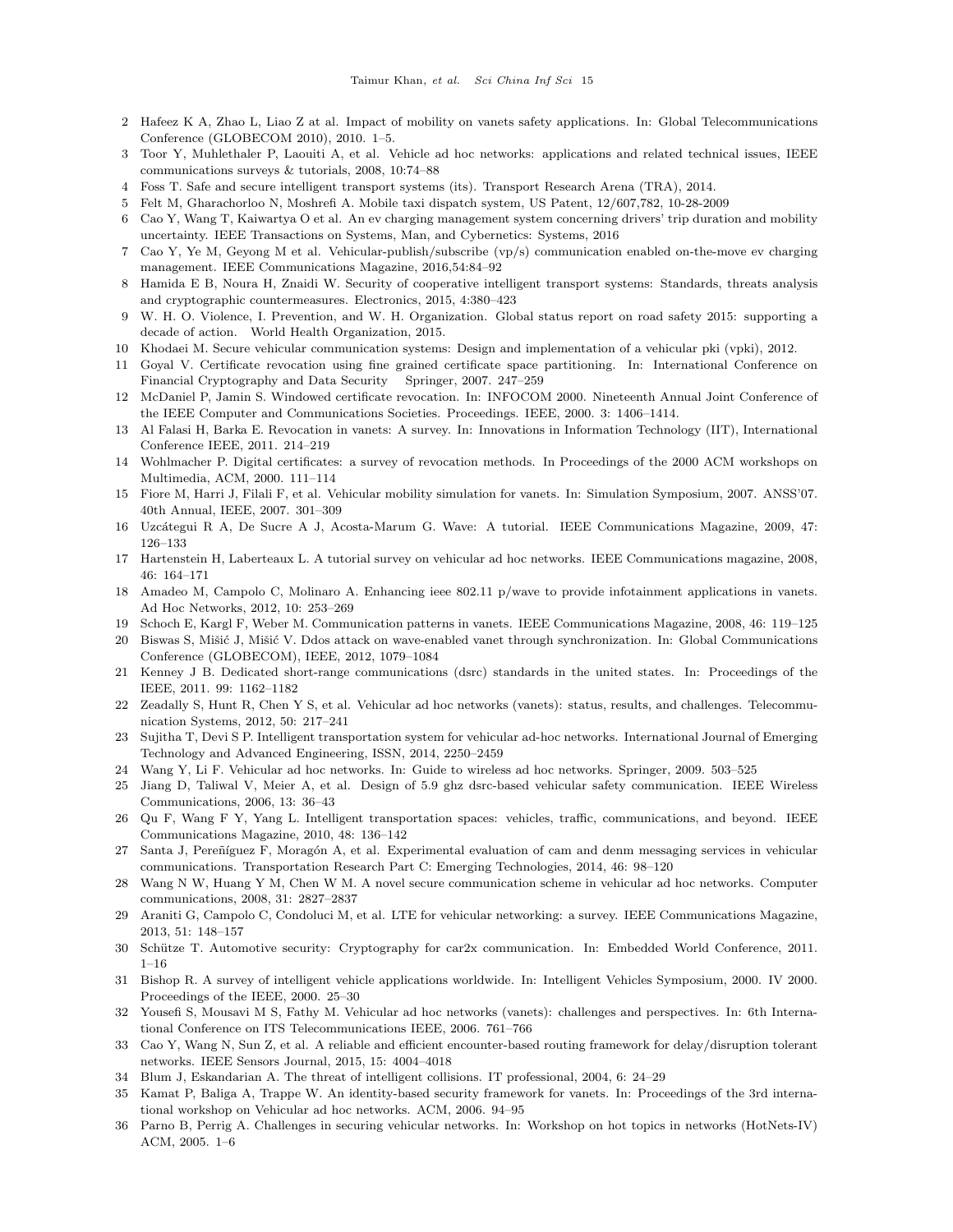- <span id="page-16-0"></span>37 Fuentes J M, González-Tablas A I, Ribagorda A. Overview of security issues in vehicular ad-hoc networks. 2010
- <span id="page-16-1"></span>38 Leinmuller T, Schmidt R K, Schoch E, et al. Modeling roadside attacker behavior in vanets. In: IEEE Globecom Workshops, IEEE, 2008. 1–10
- <span id="page-16-2"></span>39 Qian Y, Lu K, Moayeri N. A secure vanet mac protocol for dsrc applications. In IEEE GLOBECOM 2008-2008 IEEE Global Telecommunications Conference, IEEE, 2008. 1–5
- <span id="page-16-3"></span>40 Plößl K, Federrath H. A privacy aware and efficient security infrastructure for vehicular ad hoc networks. Computer Standards & Interfaces, 2008, 30: 390–397
- <span id="page-16-4"></span>41 Sun J, Zhang C, Fang Y. An id-based framework achieving privacy and non-repudiation in vehicular ad hoc networks. In MILCOM 2007-IEEE Military Communications Conference, 2007. 1–7
- <span id="page-16-5"></span>42 Choi J, Jung S. A security framework with strong non-repudiation and privacy in vanets. In: 6th IEEE Consumer Communications and Networking Conference, 2009. 1–5
- <span id="page-16-6"></span>43 Yeun C Y, Al-Qutayri M, Al-Hawi F. Efficient security implementation for emerging vanets. UbiCC J, 2009, 4: 4
- <span id="page-16-7"></span>44 Grover J, Gaur M, Laxmi V. Sybil attack in vanets. Security of Self-Organizing Networks: MANET, WSN, WMN, VANET, 2016,269
- <span id="page-16-8"></span>45 Xiao B, Yu B, Gao C. Detection and localization of sybil nodes in vanets. In Proceedings of the 2006 workshop on Dependability issues in wireless ad hoc networks and sensor networks ACM, 2006. 1–8
- <span id="page-16-9"></span>46 Mejri M N, Ben-Othman J, Hamdi M. Survey on vanet security challenges and possible cryptographic solutions. Vehicular Communications, 2014, 1: 53–66
- <span id="page-16-10"></span>47 Raya M, Hubaux J P. Security aspects of inter-vehicle communications. In: 5th Swiss Transport Research Conference (STRC), 2005, no. LCA-CONF-2005-012
- <span id="page-16-11"></span>48 Anoop M. Elliptic curve cryptography. An Implementation Guide, 2007
- <span id="page-16-12"></span>49 Schoch E, Kargl F. On the efficiency of secure beaconing in vanets. In: Proceedings of the third ACM conference on Wireless network security ACM, 2010. 111–116
- <span id="page-16-13"></span>50 Raya M, Papadimitratos P, Hubaux J P. Securing vehicular communications. IEEE Wireless Communications Magazine, Special Issue on Inter-Vehicular Communications, 2006, 13: 8–15
- <span id="page-16-14"></span>51 Holguera C P. Integral communication security analysis and pki design for intelligent transportation systems. Germany: Master's thesis, RUHR University Bochum, 2013.
- <span id="page-16-15"></span>52 El Zarki M, Mehrotra S, Tsudik G, at al. Security issues in a future vehicular network. European Wireless, 2002, 2
- <span id="page-16-16"></span>53 Papadimitratos P, Buttyan L, Hubaux J P, et al. Architecture for secure and private vehicular communications. In: 7th International Conference on ITS Telecommunications, IEEE, 2007. 1–6
- <span id="page-16-17"></span>54 Plobi K, Nowey T, Mletzko C. Towards a security architecture for vehicular ad hoc networks. In: First International Conference on Availability, Reliability and Security (ARES'06) IEEE, 2006. 374–381
- <span id="page-16-18"></span>55 Doetzer F, Kohlmayer F, Kosch T, at al. Secure communication for intersection assistance. In: Proceedings of the 2nd International Workshop on Intelligent Transportation, Hamburg. Germany: 2005
- <span id="page-16-19"></span>56 Di Crescenzo G, Zhang T. Efficient crl search in vehicular network pkis. In: Proceedings of the 6th ACM workshop on Digital identity management, ACM, 2010. 17–26
- <span id="page-16-20"></span>57 Wasef A, Lu R, Lin X, et al. Complementing public key infrastructure to secure vehicular ad hoc networks [security and privacy in emerging wireless networks]. IEEE Wireless Communications, 2010, 17: 22–28
- <span id="page-16-21"></span>58 Housley R, Polk W, Ford W, et al. Internet x. 509 public key infrastructure certificate and certificate revocation list (crl) profile. Tech. Rep. 2002
- <span id="page-16-22"></span>59 Al-Hasan A S., Hossain M S, Atiquzzaman M. Security threats in vehicular ad hoc networks. In: International Conference on Advances in Computing, Communications and Informatics (ICACCI) IEEE, 2016. 404-411
- <span id="page-16-23"></span>60 Feng X, Li C Y, Chen D X, et al. A method for defensing against multi-source Sybil attacks in VANET. Peer-to-Peer Networking and Applications, 2017, 10:305-14
- <span id="page-16-24"></span>61 Islam N. Certificate revocation in vehicular Ad Hoc networks: a novel approach. In: International Conference on Networking Systems and Security (NSysS) IEEE, 2016, 1-5
- <span id="page-16-25"></span>62 Raya M, Papadimitratos P, Aad I, et al. Eviction of misbehaving and faulty nodes in vehicular networks. IEEE Journal on Selected Areas in Communications, 2007, 25: 1557–1568
- <span id="page-16-26"></span>63 Schmidt R K, Leinmüller T, Schoch E, et al. Vehicle behavior analysis to enhance security in vanets. In: Proceedings of the 4th IEEE Vehicle-to-Vehicle Communications Workshop (V2VCOM2008), 2008
- <span id="page-16-27"></span>64 Golle P, Greene D, Staddon J. Detecting and correcting malicious data in vanets. In: Proceedings of the 1st ACM international workshop on Vehicular ad hoc networks, 2004. 29–37
- <span id="page-16-28"></span>65 Ghosh M, Varghese A, Kherani A A, et al. Distributed misbehavior detection in vanets. In: IEEE Wireless Communications and Networking Conference, 2009. 1–6
- <span id="page-16-29"></span>66 Bagchi S, Blough M, Santi P, et al. Diwans: workshop on dependability issues in wireless ad hoc networks and sensor networks. In: Dependable Systems and Networks, 2004 International Conference on, IEEE, 2004. 838–838
- <span id="page-16-30"></span>67 Leinmuller T, Schoch E, Kargl F. Position verification approaches for vehicular ad hoc networks. IEEE Wireless Communications, 2006, 13: 16–21
- <span id="page-16-31"></span>68 Leinmüller T, Schoch E, Kargl F, et al. Influence of falsified position data on geographic ad-hoc routing. In: European Workshop on Security in Ad-hoc and Sensor Networks, Springer, 2005. 102–112
- <span id="page-16-32"></span>69 Leinmüller T, Maihöfer C, Schoch E, et al. Improved security in geographic ad hoc routing through autonomous position verification. In: Proceedings of the 3rd international workshop on Vehicular ad hoc networks, ACM, 2006. 57–66
- <span id="page-16-33"></span>70 Kondareddy Y, Di Crescenzo G, Agrawal P. Analysis of certificate revocation list distribution protocols for vehicular